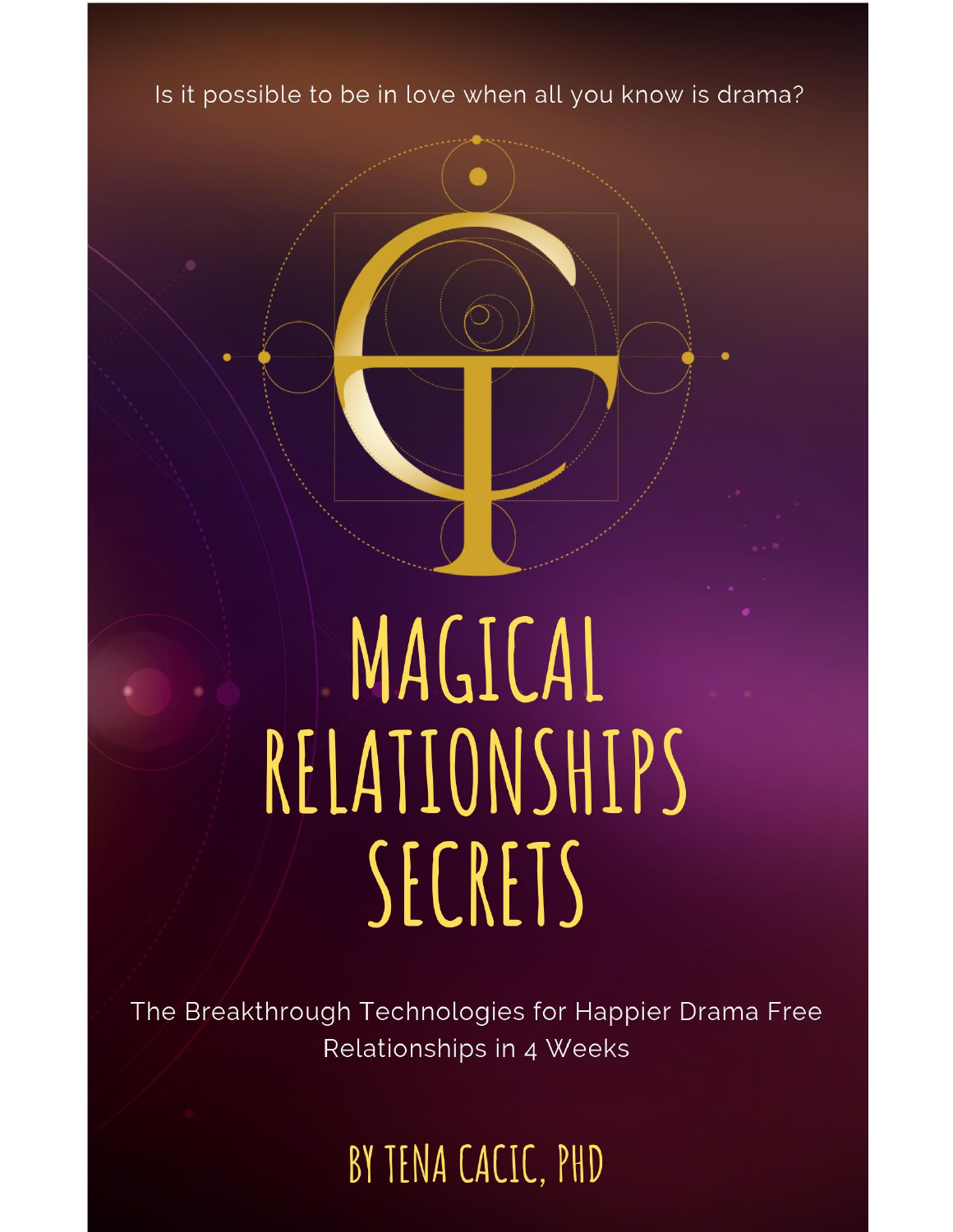

# **Table of Contents**

Test: Test (by Zimberoff, D.) to see if you have "victim patterns" in your life

Introduction: drama game overwiev & intention to stop playing the drama game

- Session 1: Preparation Clearing Resistance and Fears
- Session 2: Clearing Victim Role
- Session 3: Clearing Abuser Role
- Session 4: Clearing Savior Role

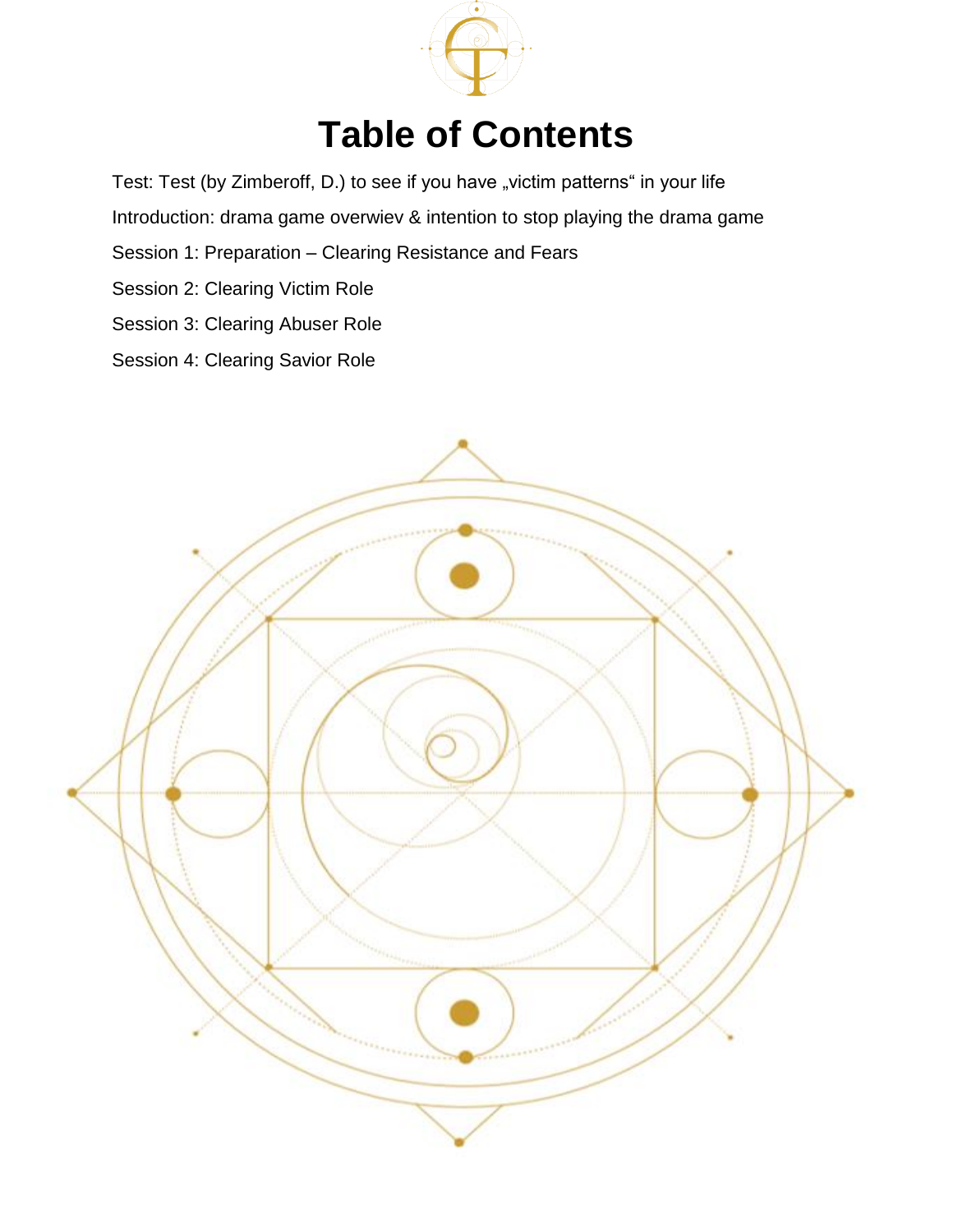

### **TEST**

**Test if you have "Victim Patterns" in your life?** 

Take this test and see for yourself (by Zimberoff, D.)

1. I feel out of control in one or more of these areas of my life (T or F) \_\_\_\_\_Food

| Alcohol                                                                                                            |
|--------------------------------------------------------------------------------------------------------------------|
| <b>Drugs</b>                                                                                                       |
| Money                                                                                                              |
| Discipline of children                                                                                             |
| Relationship with spouse or lover                                                                                  |
| Work                                                                                                               |
| <b>Stress</b>                                                                                                      |
| Tobacco                                                                                                            |
| Other 2. When I feel out of control, I tend to blame others $(T \text{ or } F)$ ______My<br>children               |
| My spouse or lover _____My boss                                                                                    |
| My co-workers _____The weather                                                                                     |
| My parents                                                                                                         |
| The government _____Other 3. One or more of my family members thinks<br>suffering is a virtue (T or F) _____Mother |
| Father                                                                                                             |
| Spouse                                                                                                             |
| Myself                                                                                                             |
| Sisters                                                                                                            |
|                                                                                                                    |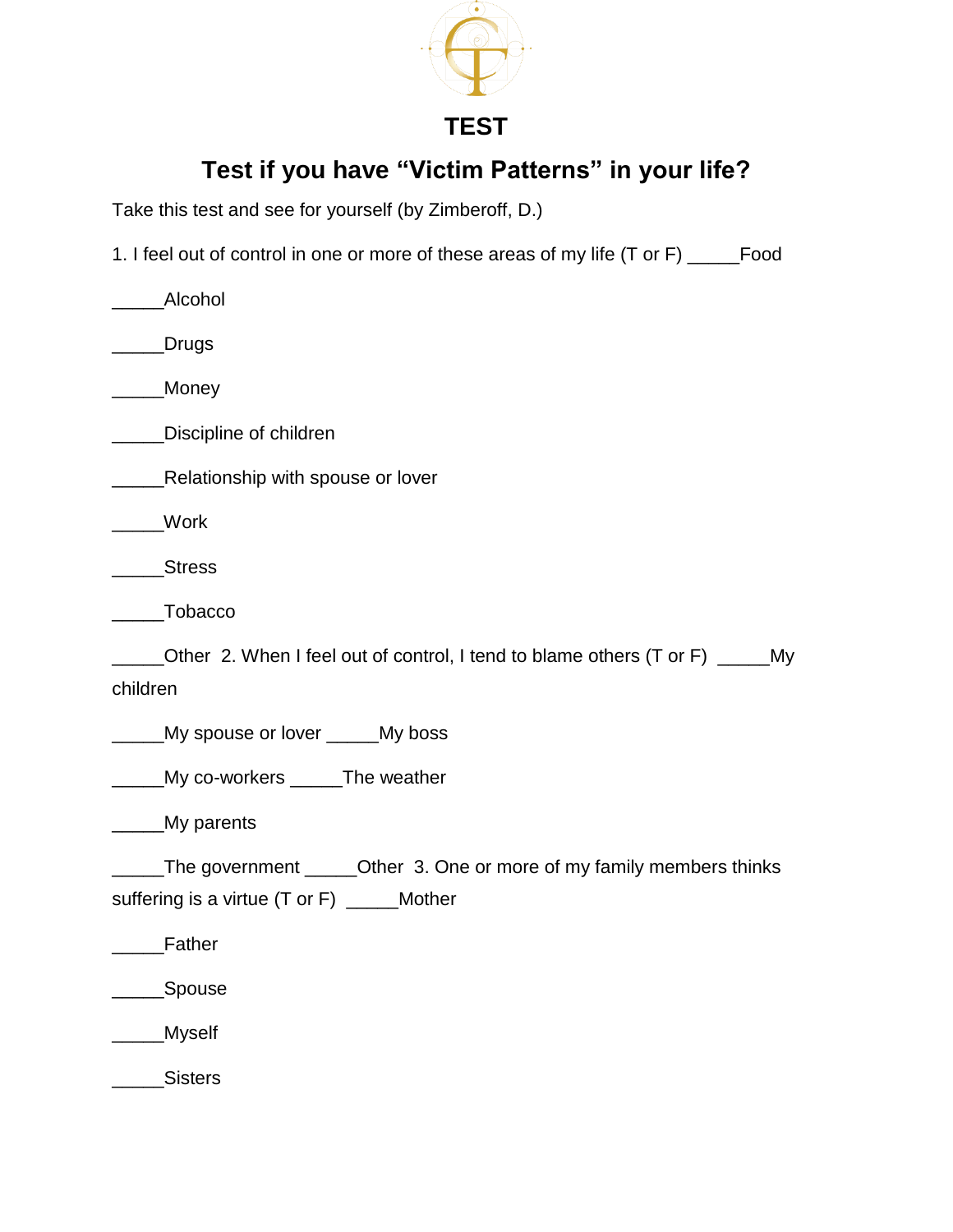

\_\_\_\_\_Brothers

\_\_\_\_\_Grandmother \_\_\_\_\_Grandfather

4. I often feel sorry for myself (T or F) Reason:

\_\_\_\_\_\_\_\_\_\_\_\_\_\_\_\_\_\_\_\_\_\_\_\_\_\_\_\_\_\_\_\_\_\_\_\_\_\_\_\_\_\_\_\_\_

\_\_\_\_\_\_\_\_\_\_\_\_\_\_\_\_\_\_\_\_\_\_\_\_\_\_\_\_\_\_\_\_\_\_\_\_\_\_\_\_\_\_\_\_\_\_\_\_\_\_\_\_

5. I often feel sorry for others (T or F) \_\_\_\_\_Son

\_\_\_\_\_Mom

\_\_\_\_\_Dad

**Spouse or lover \_\_\_\_\_\_Friend** 

\_\_\_\_\_Other

6. My children often engage in "Poor Me" attitudes (T or F)

7. I help people sometimes to a fault; i.e., sometimes my own family suffers so that I can help someone else (T or F)

8. I often feel sorry for hurt or stray animals or children and

want to take them home (T or F)

- 9. I often feel like a martyr (T or F)
- 10. An important member of my family is a martyr (T or F)
- 11. I have a lot of guilt feelings in my life (T or F)
- 12. I find myself using guilt to try to control my children (T or F)
- 13. Bad things always seem to happen to me or my family (T or F)
- 14. I work hard but never seem to be appreciated (T or F)
- 15. No one ever notices the good things I do (T or F)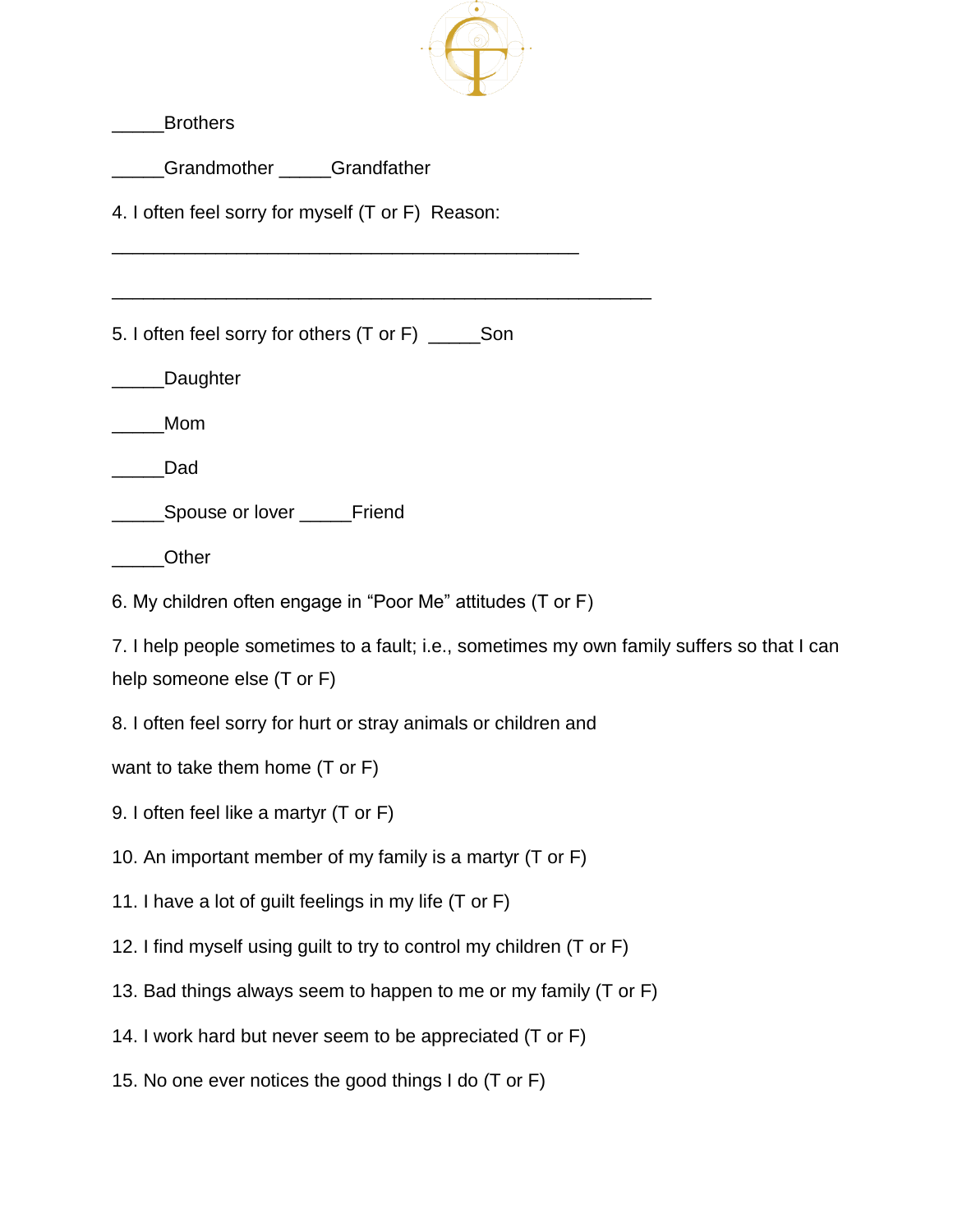

16. People are always picking on me (T or F)

17. My parents used guilt to control me (T or F) 18. I was a victim of child abuse (T or F) \_\_\_\_\_Physical \_\_\_\_\_Sexual

**E** Emotional 19. There was violence in my family (T or F)

\_\_\_\_\_Physical \_\_\_\_\_Emotional

20. One or both of my parents had an alcoholic problem when I was growing up or has one now (T or F)

21. One or both of my grandparents has had an alcohol problem (T or F)

22. My \_\_\_\_\_\_\_\_\_\_\_\_\_\_\_\_\_\_\_\_\_\_ felt sorry for me because \_\_\_\_\_\_\_\_\_\_\_\_\_

\_\_\_\_\_\_\_\_\_\_\_\_\_\_\_\_\_\_\_\_\_\_\_\_\_\_\_\_\_\_\_\_\_\_\_\_\_\_\_\_\_\_\_\_\_\_\_\_\_ (T or F)

Score 10 points for each true and 1 for each check mark.

Score 40-50: You have the victim syndrome in your life and should seek treatment.

50-60: The victim pattern is very strong and treatment is recommended to prevent stressrelated illness. over 60: You are deeply entrenched in the victim triangle, and immediate treatment is essential in preventing further disasters in your life!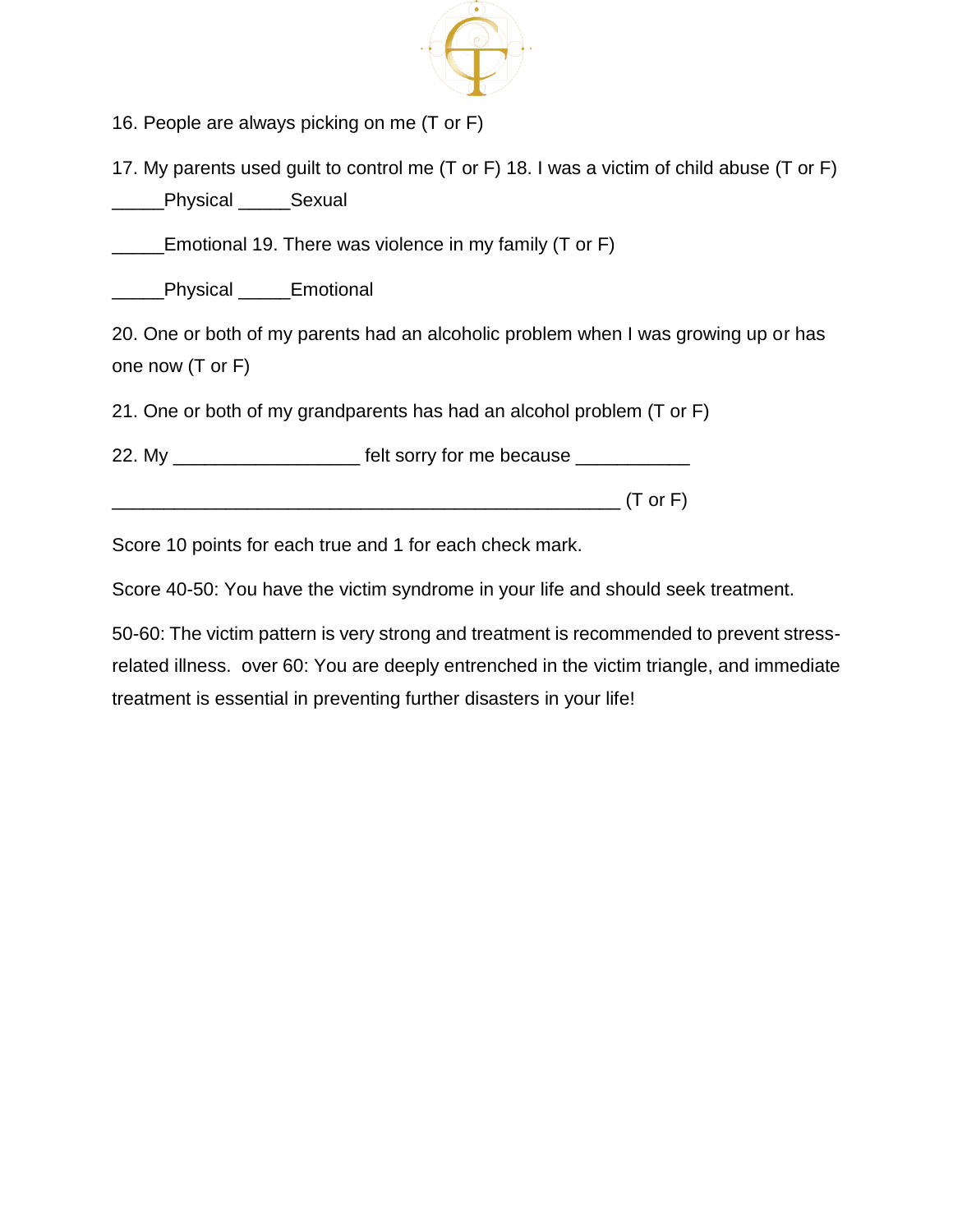

## **INTRODUCTION**

## **Drama Game Overview & Intention to Stop Playing the Drama Game**

Thank you for showing up in this program. The most important thing in this program is you. You made a choice for change and that's why you are here. Choice and intention are fuel for any and every magical change. If you can decide and set up an intention to create the most magical relationships in your life, you can have it.

Remember, you are a divine being, your home is light, you embody the spark of Prime Creator and because of that TRUTH, an abundance of magical, harmonious, peaceful, joyful relationships full of love and laugh are your birth right. It is your legacy.

To get the most of this program, please,

1. take the Test to see if you have "drama or Victim Patterns" in your life, and don't worry about results…we are all deeply embedded in drama play

1. Set your BIG intention on what you want to achieve at the end of this program

2. Prepare a journal, a beautiful notebook for setting daily intentions and writing homework

4. Allow your wounds to come to the surface and be released with ease

5. Begin an exciting new journey toward happy, fulfilling relationships

#### **THE INTENTION**

#### **Here are some inspirational questions to help you set an intention:**

How do my thoughts and words impact how I feel now and how I want to feel after the program?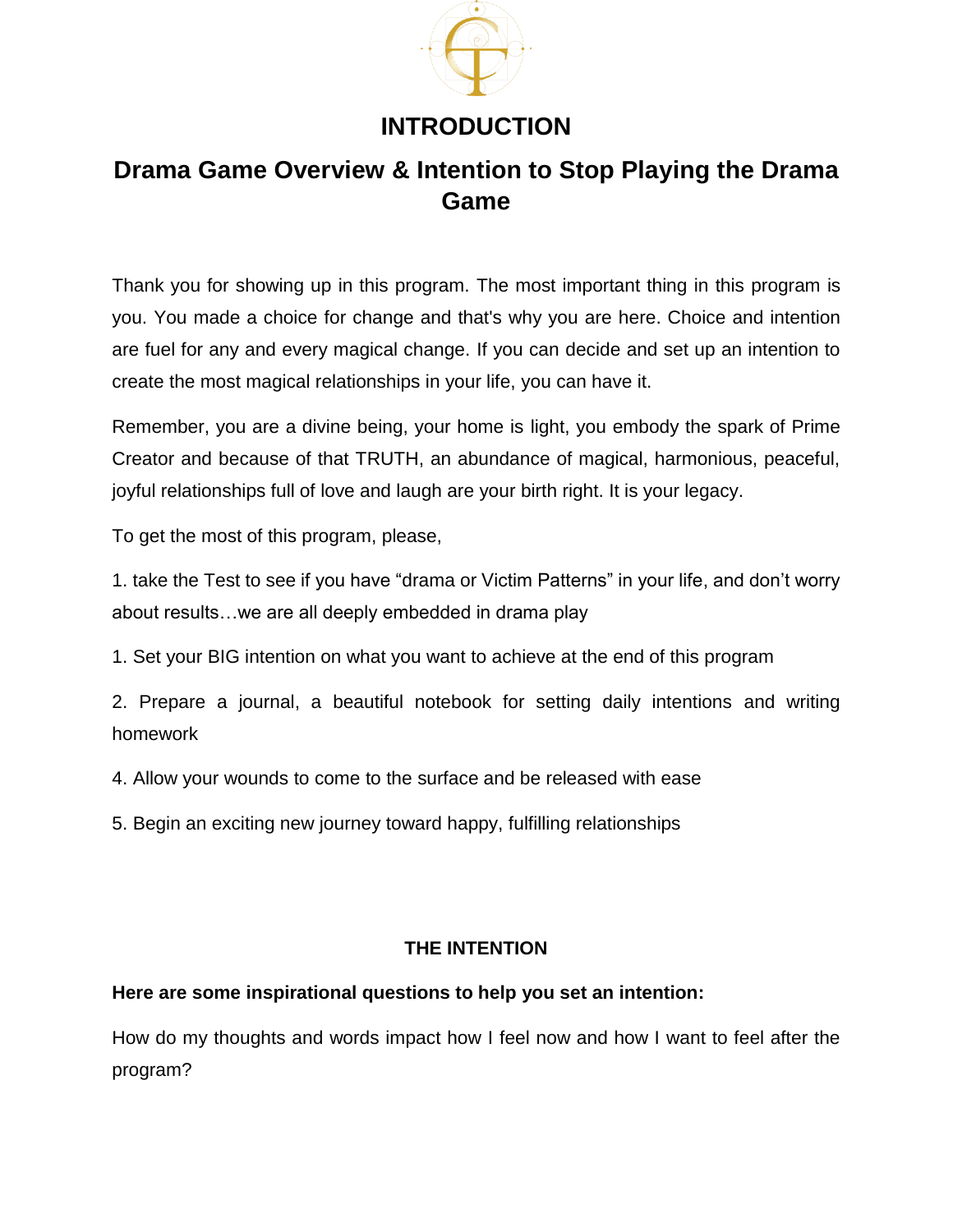

Do my instinctual desires unconsciously drive my behaviors now and who/what do I want to be driven by at the end of the program?

Do hidden core beliefs affect my day to day happiness and who/what do I want to affect my daily happiness by the end of the program?

How do I feel in my relationships now and how I want to feel in my relationships by the end of the program?

How people treat me now and how I want to be treated by people by the end of the program?

How I treat people in my relationships now and how I want to treat people by the end of the program?

How I react when someone wants to trew me off balance now and how I want to react?

How I feel in stresful situations now and how I want to feel?

What emotions prevail in my relationships now and what I want to feel in my relationships?

How I treat myself now and how I want to treat myself?

What do I think or say to myself when I look at the mirror now and what do I want to think and say?

#### *Here is an example how to choose words and set up an intention:*

I want to improve my ability to stay within the essence and energy of kindness, joy and gratitude. I am bringing myself back to center with breath when I fall out of inner balance. I chose to create ease, joy, peace in every moment in my life. I am aware of priorities in my life. I am fully aware of where I place my attention and focus. I am guided by my Higher Self. I fully accept myself, I am kind and loving toward myself and others. I learn to recognize with ease how my thoughts and words impact how I feel. I easily recognize how my instinctual desires unconsciously drive my behaviors. I am aware of how my hidden core beliefs affect my day to day happiness. My thoughts are love thoughts. I am choosing right now which thoughts I want to own and those I want to discard. My mind is balanced and stays in centered loving and neutral thoughts.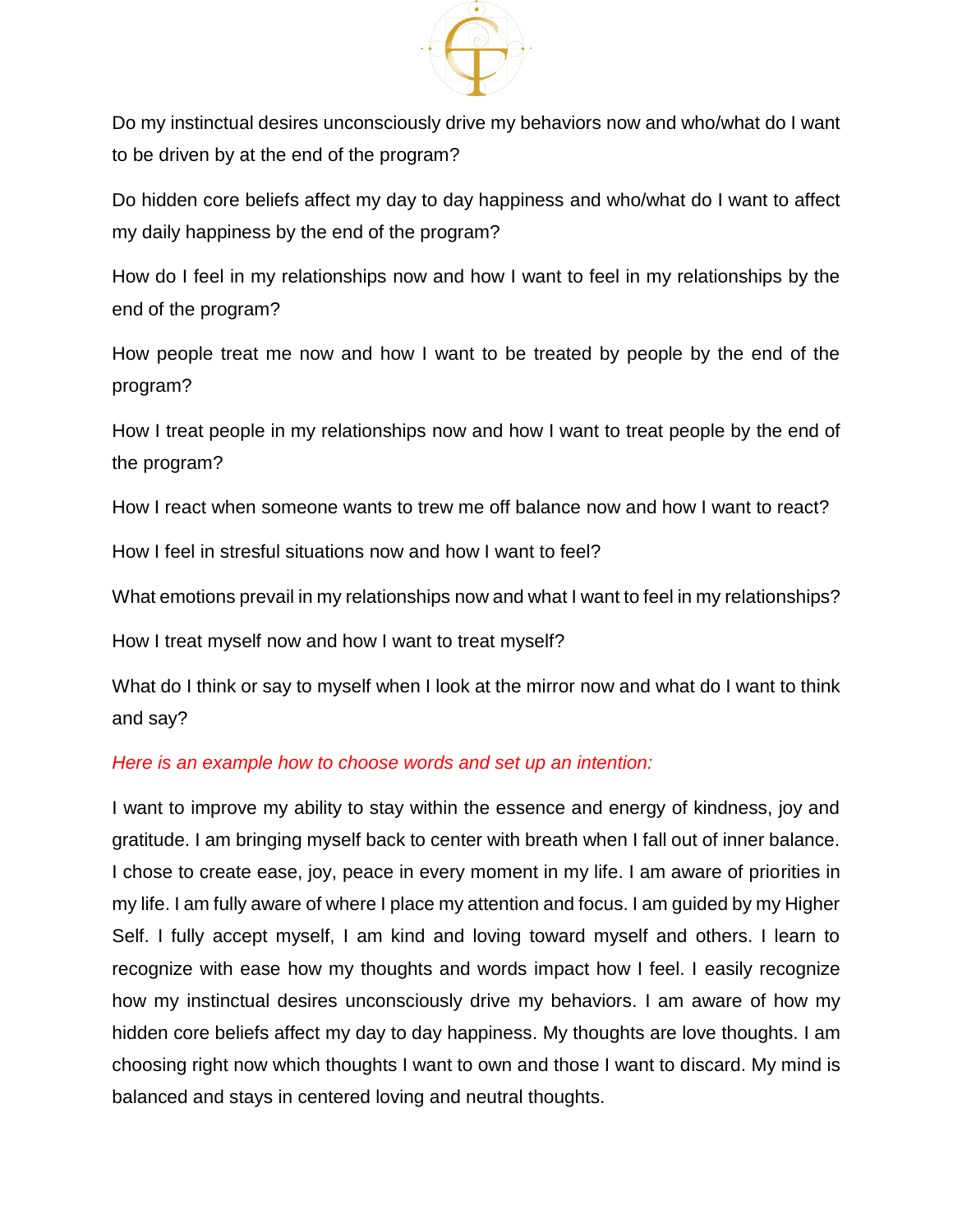

I feel [love for myself, The whole Universe reflects my love to me.](http://ascensionglossary.com/index.php/Law_of_One) My inner confidence [builds my](http://ascensionglossary.com/index.php/Trust,_Building_Trust) trust with life. I am supported by the whole Universe.



#### **What is the drama game and how you learn to play it?**

Drama game is family game and you learn it in three ways:

- 1. by direct example & imitation: you watch what your parents do, you listen what your parents say, and you imitate them since one or both parents usually already play roles in drama game
- 2. by subconscious programming: you are programmed by your parents to be a victim
- 3. by reinforcing, repeating: the victim behavior is reinforced by your parents and it becomes the permanent part of your identity

Then you go through life having one victim experience after another and each experience reinforces your victim position.

The game is TRICKY, especially because it is taught in the family.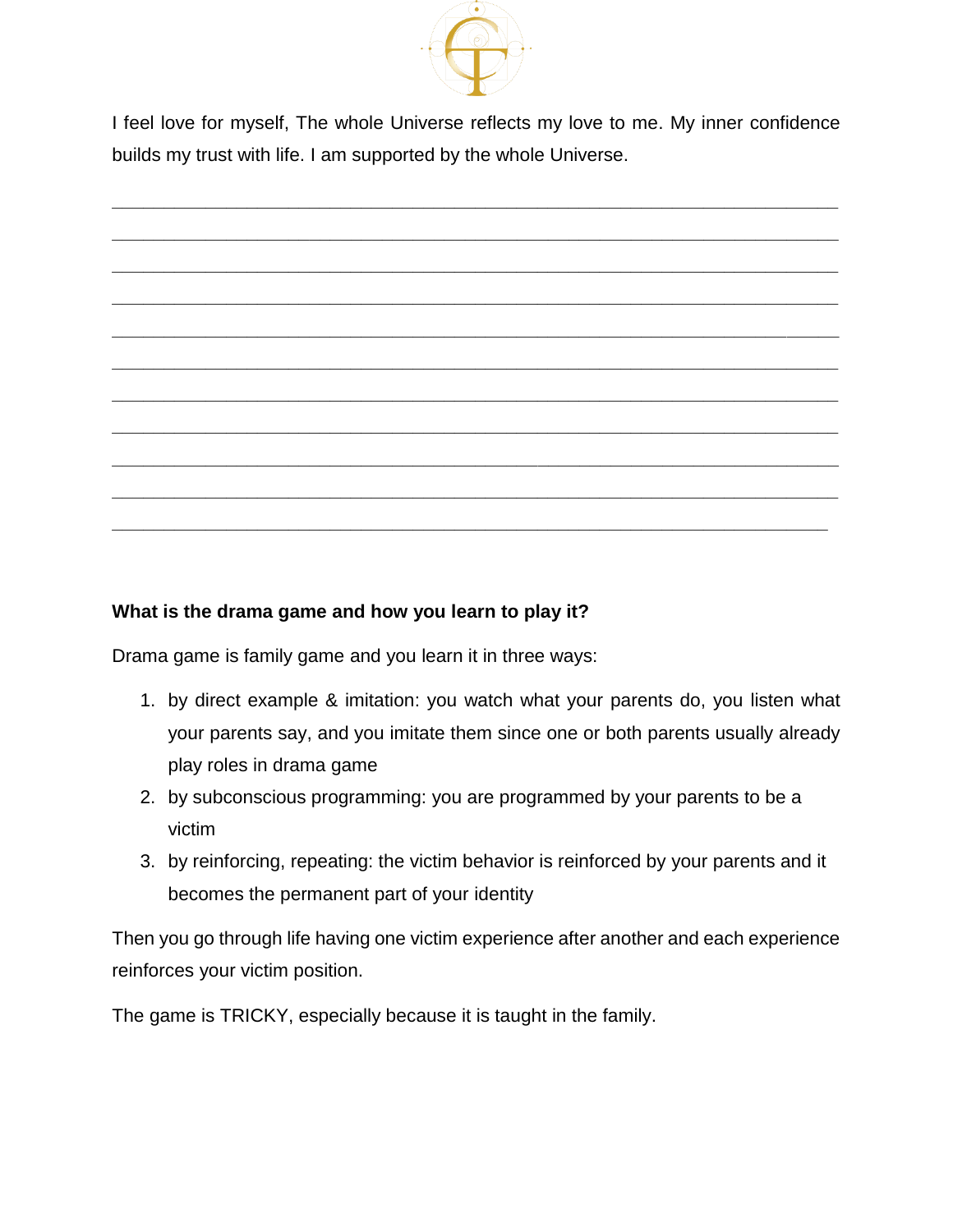

How many siblings do/did you have? Let's say that you have 2 brothers and a sister, four children lived in the family. All of you grew up, possibly married other victims and then raised another four families of victims. So, the number of victims keeps multiplying.

Now you see why the drama game is the most common entertainment for the most of humanity.

#### **What roles play people in drama game?**

- 1. The victim special need person: a person that has problem that draws a lot of attention, time and energy so that the needs of other people in family don't get met (it can be an aunt who is sick and old and has come to live with the family, father alcoholic, martyr mother, special need sister…)
- 2. The abuser the aspect of the victim that lashes out because of feeling inferior, helpless and out of control. He/she turns that fear into anger and blames everyone and everything for his/her problems
- 3. The savior a very dependent aspect of victim who has an intense need to be needed, thrives on taking on burdens and having people need him/her

#### **How is drama game usualy played?**

The abuser abuses the savior. Then the savior feels like a victim. Then the abuser feels pity for the victim and moves to save her. The victim resents the feeling of helplessness in being saved and moves to abuse the savior. They are constantly going around in this vicious circle, moving from one position to the next.

**Here is an example:** Let's say that you have a relationship with an addict, your need for being needed and his/her need for care attracted two of you. Your beloved addict came home drunk, despite of his/her promise that he/she would not drink anymore. By this action he/she hurt you so much, he/she made you feel desperate, hopeless, betrayed, angry and all of that at the same time. You clearly feel like a victim. Then he/she feels bad, sorry and wants to rescue the situation. Usually he/she does something what usually (when she/he doesn't feel guilty) does not do like housework, buying flowers, presents, saying sweet words, expressing deep love….Then the victim moves in the role of abuser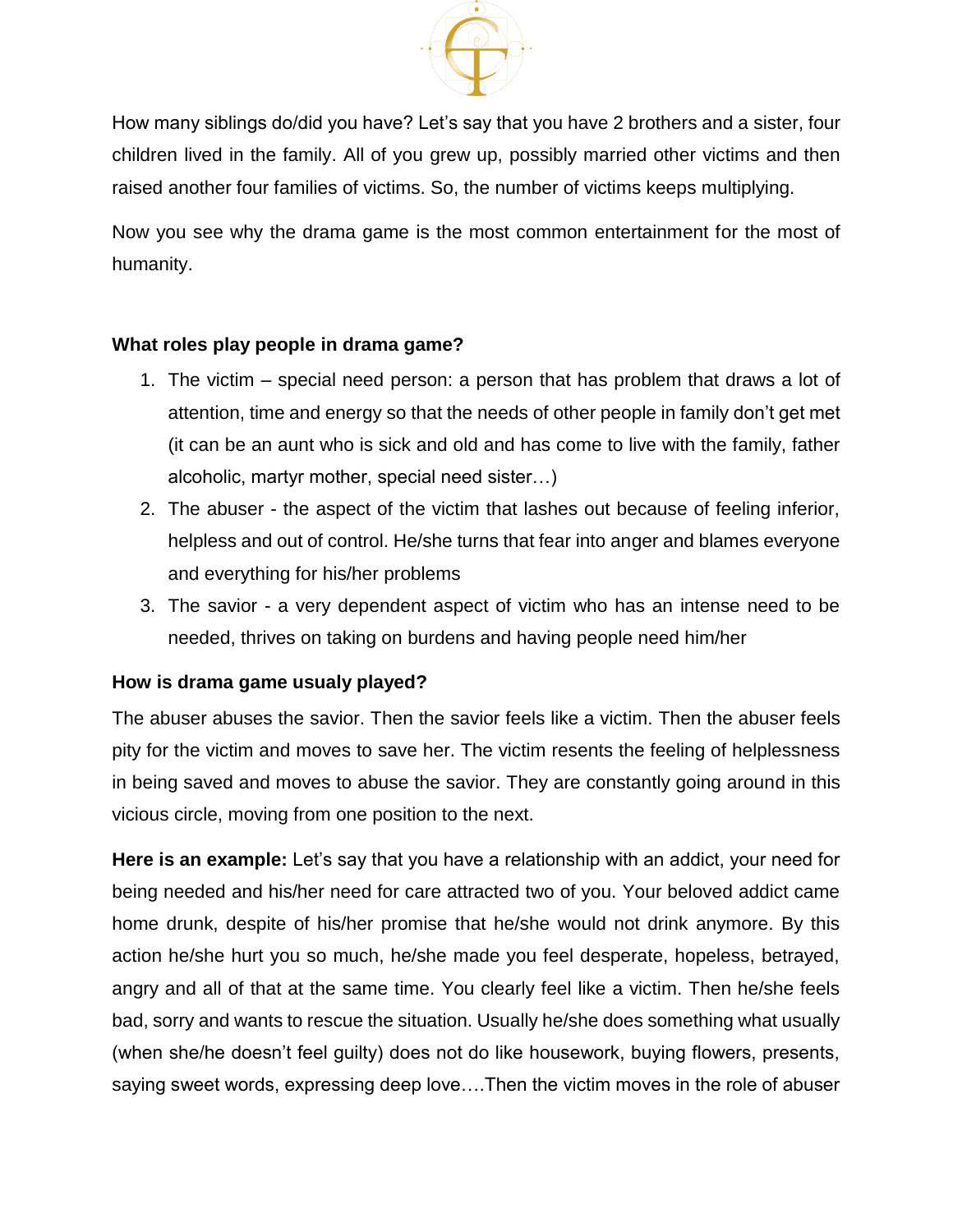

and abuses the savior by throwing flowers in the trash, saying abusive words, avoids physical intimacy…and the play continues to play.

#### **Do you need another players to play it with?**

No. You often play it with yourself, without needing other players.

**Here is an example**: let's say you feel out of control with food, like a helpless victim. You decide that you are going to rescue yourself by going on a diet. When it doesn't work, you become angry. You begin to abuse yourself by feeling guilty and putting yourself down. After you have abused yourself enough, you end up right back in the victim position, feeling helpless and more out of control than ever. So, you can jump around that circle yourself and don't even need anyone else to play the game with you.

#### **Who is the winner and how to win drama game?**

Nobody. No matter what, everybody always loses. The only way to win is to become aware of the game and stop playing it.

#### **CLEARING TOOLS**

### **Tools for clearing non – functional patterns: low vibrational emotions, thoughts & storyline of an old paradigm**

You are loved and your Higher Self loves you enough to show you your burdens in the next 4 weeks. Unpleasant situations that trigger inner discomfort are your doorway to freedom. Here are steps to clear it:

- 1. Become aware of it
- 2. Be willing to change
- 3. Stay in your body, feel it, ask a question "what is it?", "when I felt it before?"
	- a. Focus on your heart center, give yourself compassion for any emotion, story or thought that arise in your consciousness and release it (it is good to give yourself time and privacy to release it)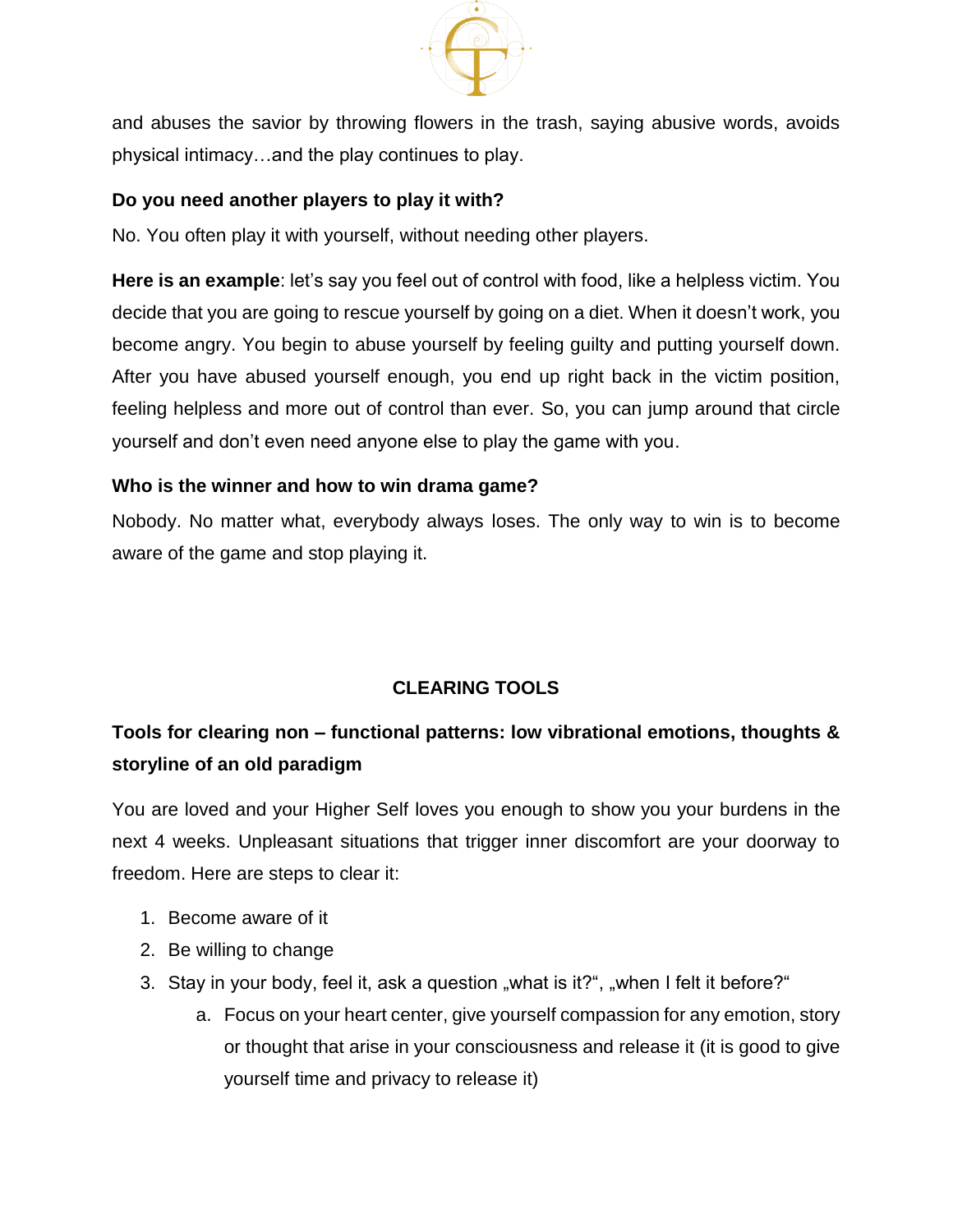

- b. you can use the word C.L.E.A.R to do it faster when you dont have time to dig deeper or/and when you feel like you need instant release
- 4. If you fear of some future event, you can give yourself compassion for the worst outcome and by feeling it, you will uncreate the worst outcome. After all intensity around the worst outcome of that event cleared, you can visualize and feel the best possible version of that event.

**A - Giving yourself a compassion in 3rd gender –** your Higher Self is giving compassion to wounded part of you

I am so sorry that happened to you.....

I am so sorry \_\_\_\_\_(he, she, that...) hurt you

I am so sorry you failed again…

I am so sorry nothing works for you

I am so sorry

**B - C.L.E.A.R. (Creators Law Erase Antilife Rules)** The energy field I am working with is all encompassing Do/source field that sends activated life support information. The word CLEAR is programmed to carry activated information. Activated information is energy that **clear anything and everything** (vows, oaths, agreements, contracts, curses, atrocities, witchcrafts, spells, black magic, voodoo, all dark stuff, demons, dark lords, false rulers & all influences from lunatic level, aliens, alien implants, parasites, black holes, wormholes, entities, cords, other peoples energy, soul boxes, disturbances from astral plane) **that is out of divine/life order** across, all galaxies, (life)time, space, dimension and realities, across every field of energy that you could possibly imagine, **it collapse duality** and **activates Higher Feeling** of Lunar/Causal Body **and Higher Thinking** of Light/Solar/Mer-Ka-Ba Body, it brings the information of the source world, awareness about healthy qualities of consciousness: realness, pureness, justness, truthfulness (we/you know what is purity, you do what is right/just, you feel what is real, you know what is true), **it brings pieces of your Soul back**, revealing more of who you truly are.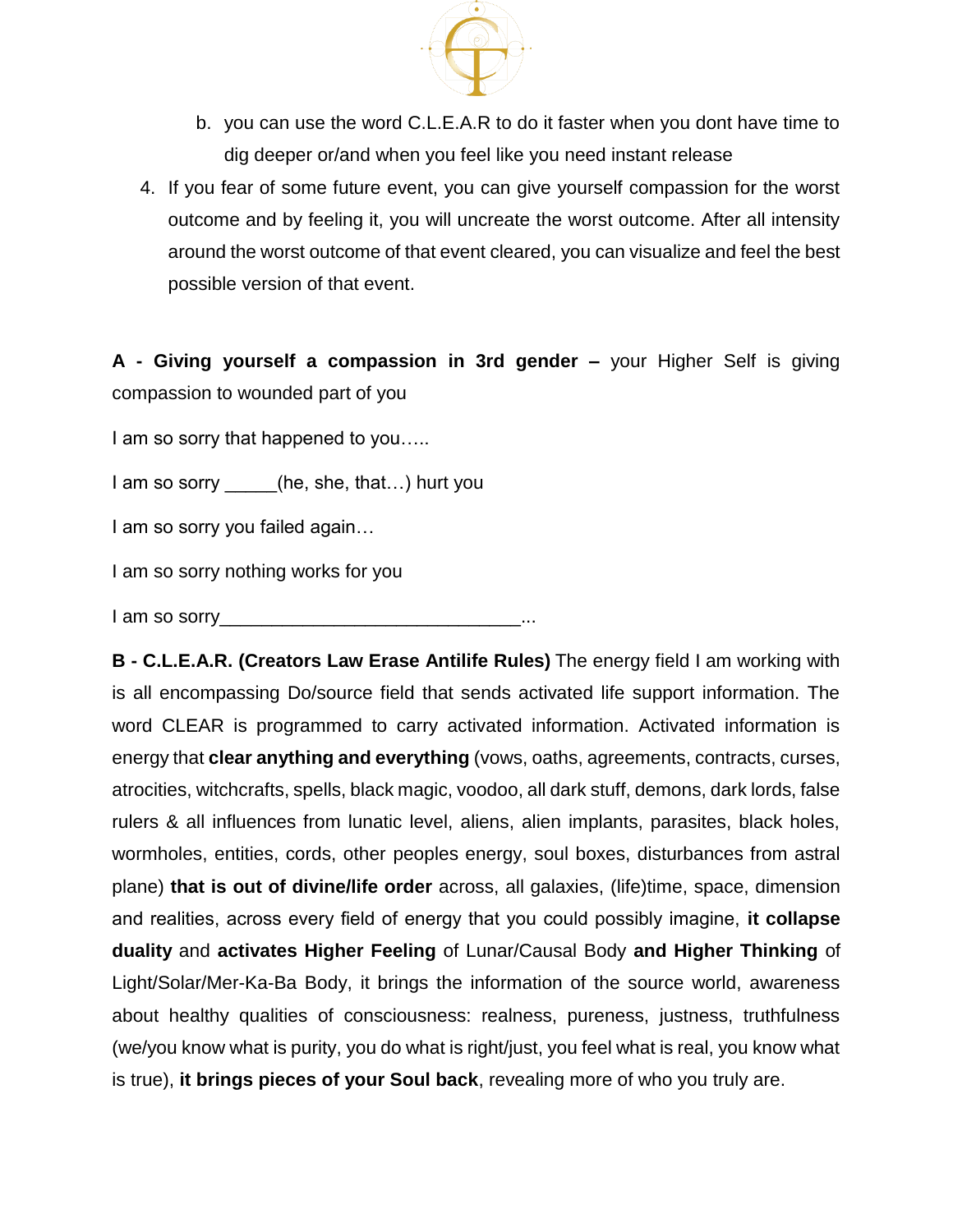

You can only delete falsehoods, you can not delete truth, because truth only gets more real.

**Truth feels light, lies feel heavy/dense.**

#### **INTRODUCTION - HOMEWORK**

\_\_\_\_\_\_\_\_\_\_\_\_\_\_\_\_\_\_\_\_\_\_\_\_\_\_\_\_\_\_\_\_\_\_\_\_\_\_\_\_\_\_\_\_\_\_\_\_\_\_\_\_\_\_\_\_\_\_\_\_\_\_\_\_

\_\_\_\_\_\_\_\_\_\_\_\_\_\_\_\_\_\_\_\_\_\_\_\_\_\_\_\_\_\_\_\_\_\_\_\_\_\_\_\_\_\_\_\_\_\_\_\_\_\_\_\_\_\_\_\_\_\_\_\_\_\_\_\_

\_\_\_\_\_\_\_\_\_\_\_\_\_\_\_\_\_\_\_\_\_\_\_\_\_\_\_\_\_\_\_\_\_\_\_\_\_\_\_\_\_\_\_\_\_\_\_\_\_\_\_\_\_\_\_\_\_\_\_\_\_\_\_\_

\_\_\_\_\_\_\_\_\_\_\_\_\_\_\_\_\_\_\_\_\_\_\_\_\_\_\_\_\_\_\_\_\_\_\_\_\_\_\_\_\_\_\_\_\_\_\_\_\_\_\_\_\_\_\_\_\_\_\_\_\_\_\_\_

\_\_\_\_\_\_\_\_\_\_\_\_\_\_\_\_\_\_\_\_\_\_\_\_\_\_\_\_\_\_\_\_\_\_\_\_\_\_\_\_\_\_\_\_\_\_\_\_\_\_\_\_\_\_\_\_\_\_\_\_\_\_\_\_

\_\_\_\_\_\_\_\_\_\_\_\_\_\_\_\_\_\_\_\_\_\_\_\_\_\_\_\_\_\_\_\_\_\_\_\_\_\_\_\_\_\_\_\_\_\_\_\_\_\_\_\_\_\_\_\_\_\_\_\_\_\_\_\_

\_\_\_\_\_\_\_\_\_\_\_\_\_\_\_\_\_\_\_\_\_\_\_\_\_\_\_\_\_\_\_\_\_\_\_\_\_\_\_\_\_\_\_\_\_\_\_\_\_\_\_\_\_\_\_\_\_\_\_\_\_\_\_\_

\_\_\_\_\_\_\_\_\_\_\_\_\_\_\_\_\_\_\_\_\_\_\_\_\_\_\_\_\_\_\_\_\_\_\_\_\_\_\_\_\_\_\_\_\_\_\_\_\_\_\_\_\_\_\_\_\_\_\_\_\_\_\_\_

\_\_\_\_\_\_\_\_\_\_\_\_\_\_\_\_\_\_\_\_\_\_\_\_\_\_\_\_\_\_\_\_\_\_\_\_\_\_\_\_\_\_\_\_\_\_\_\_\_\_\_\_\_\_\_\_\_\_\_\_\_\_\_\_

### **1. SET AN INTENTION: where do you wish to be at the end of 4 weeks? (see inspirational questions from above, take your notebook and write.**

Fully aware and free of drama – victim patterns in my own life

Fully confident in yourself and my own potential

Fully aware of my needs, values& boundaries

In heaven but really on Earth playing here…(continue)

2. **Observe your daily thoughts, emotions & reactions and clear it**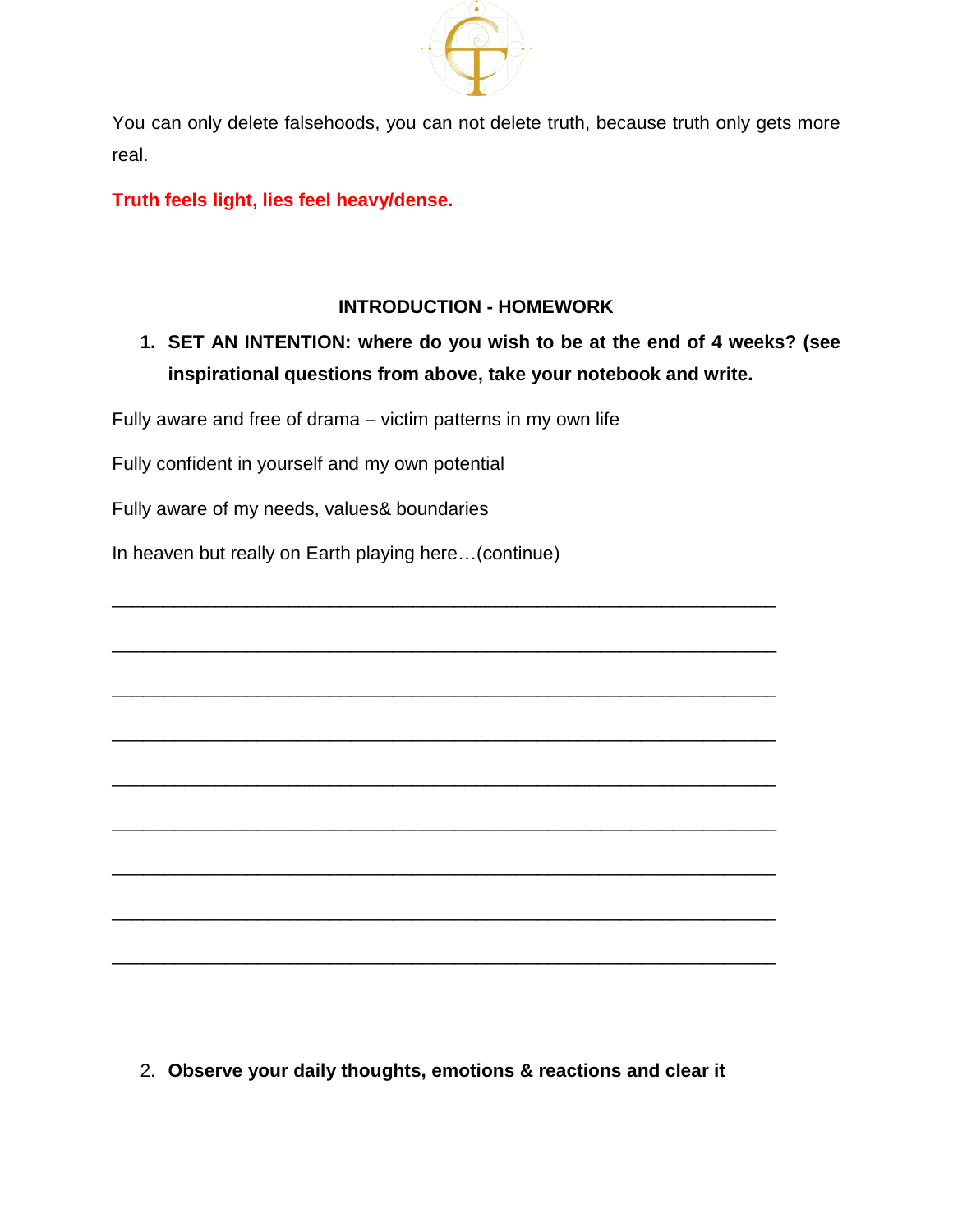

#### **Ask**:

- a) What role/story do I play now in my head? Victim? Savior? Abuser? How it feels?
- b) What role do I play now in relationship with \_\_\_\_\_\_\_\_\_\_? Victim? Savior? Abuser? How it feels?
- c) When you discover that you feel dense/heavy toughts in your head and/or in situations, give yourself compassion for whatever is rising at the moment or say CLEAR whenever you feel heaviness or lower vibrations or give yourself a compassion

*Start thinking about what can change for you in an unlimited possibility field?*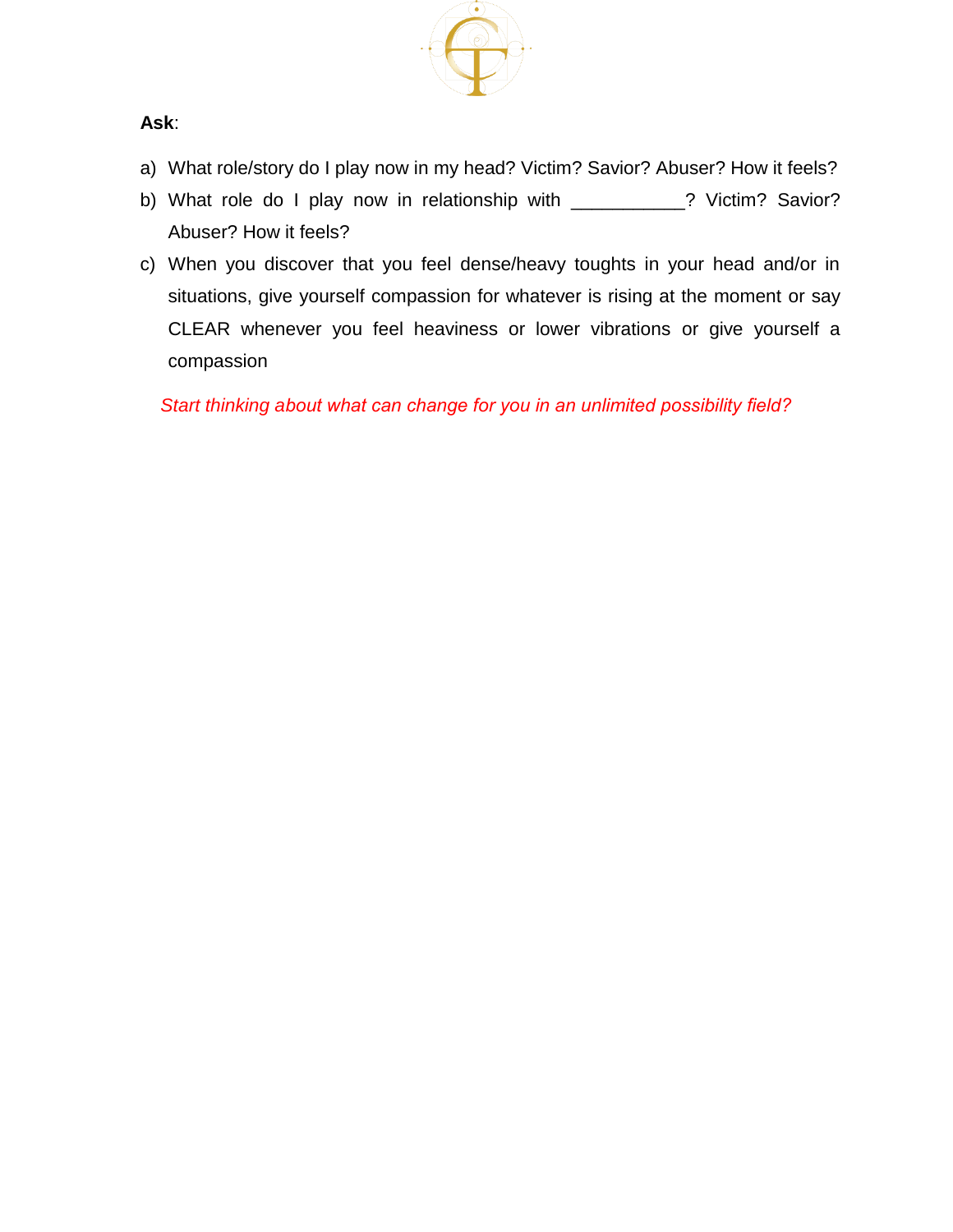

## **SESSION 1: CLEARING RESISTANCE & FEARS**

#### "Releasing Your Core Fears" excercise

Take a deep breath and ask your Higher Self to identify and bring to the surface your core fears. Several fears may come up, but focus on the first fear that comes up. Focus on that one fear and idetify it. What is it? Where do you feel it in your body? What do you experience? What do you notice? Pay attention and notice any resistance you may have, any related feelings, any thoughts, circumstances or past experiences you may have. Consciously set an intention that you want to move beyond this fear, release, surrender, focus on your heart center and and start giving yourself compassion by saying this words (and words that come to your mind intuitively, IMPORTANT is to follow YOUR HIGHER SELF guidance )

I am so sorry you are scared

I am so sorry fear is stronger than your light

I am so sorry there is no light around you

I am so sorry you are alone in darkeness

I am so sorry they are going to get you

I am so sorry you cannot run away from them

I am so sorry you could no trun away and your soul left your body

I am so sorry they did evil stuff to you

I am so sorry their wounds were stronger than your light

I am so sorry their wounds were stronger than their light

I am so sorry you forgot how to bring an energy frequency of forgiveness

I am so sorry you forgot how to surround and fill fear and all circumstances with unconditional love and unconditional forgiveness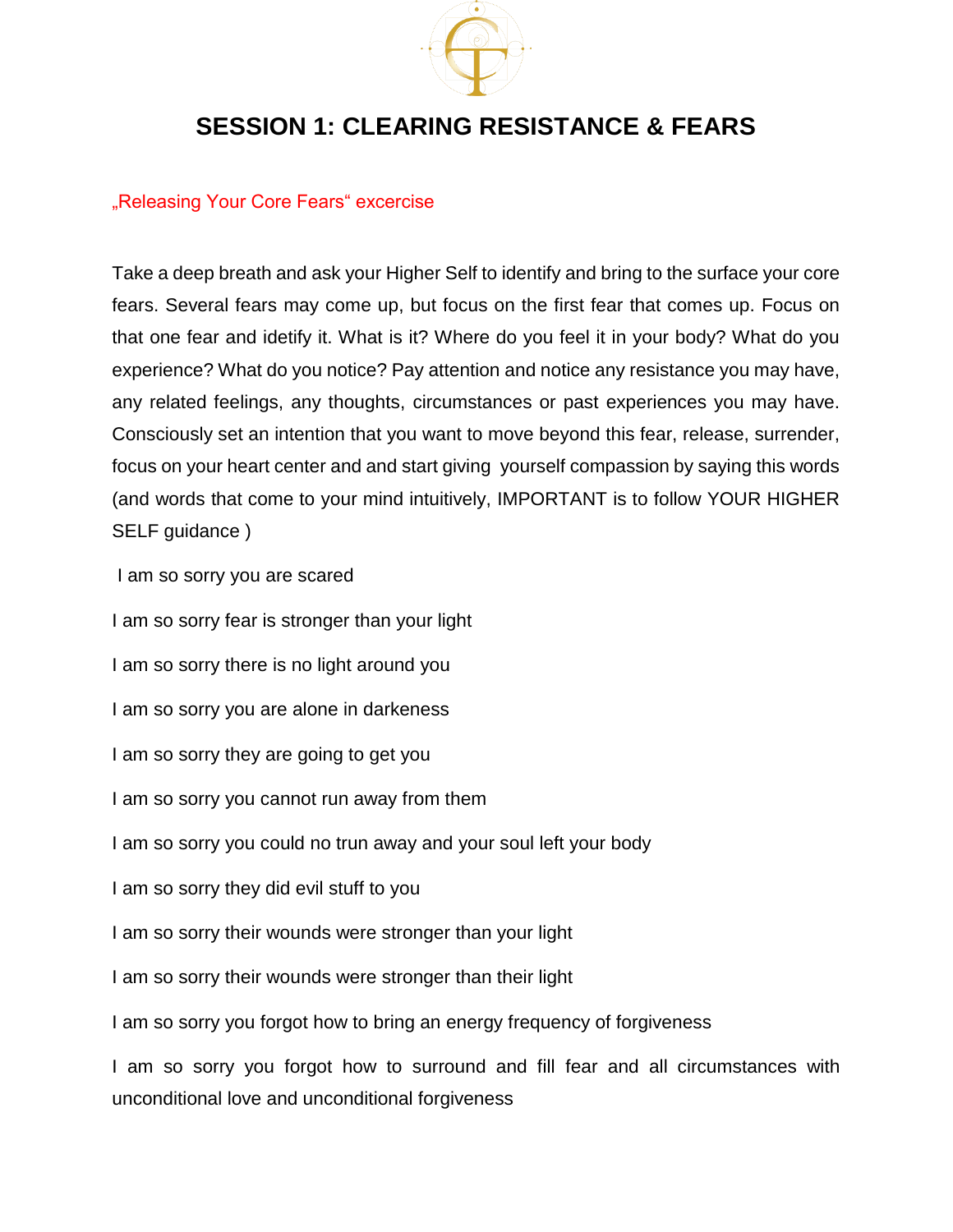

*What do you notice around this fear now? What is different about how that fear appears to you now? That fear has provided you with life experience. It is your wounded part, like a wounded child that wants to be hugged. Lets welcome it, ask what do you want from me? What do you need? Now, open your heart and say:*

I am so sorry you are scared,

I am so sorry I resisted you.

I am so sorry you are mad at me.

I am so sorry you can not forgive me.

I am so sorry we forgot that we are the ONE LIGHT.

*Hug each other and stay in PEACE.*

#### **1. SESSION: CLEARING RESISTANCE AND FEARS – HOMEWORK**

#### *A) Ask yourself these (and other that arise) questions:*

- 1. What is valuable in resisting the change?
- 2. What is valuable in choosing to be right rather than to be free?
- 3. What is valuable in choosing to blame others rather than to reclaim your power?
- 4. What is the value in believing that you are not enough?
- 5. What is valuable in bringing yourself down?
- 6. What do you gain from feeling miserable?
- 7. What is fun in drama game?
- 8. What stops you to choose to be happy and free in every second in your life?
- 9. What do you choose to experience today?
- B) "Releasing Your Core Fears" excercise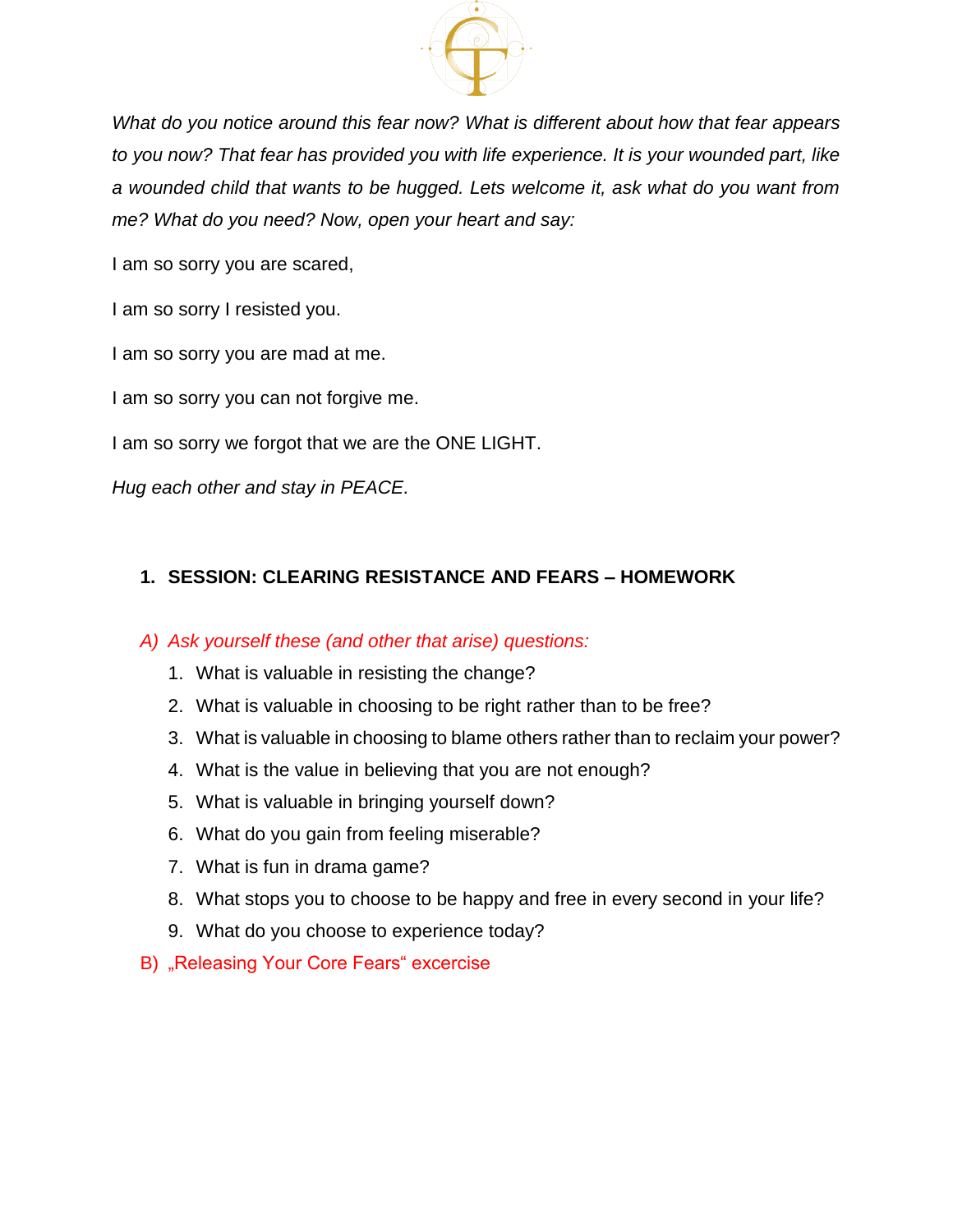

# **SESSION 2: CLEARING VICTIM ROLE**



discounts self, needs avoids true feelings overly stressed uses guilt to control

uses drugs and alchohol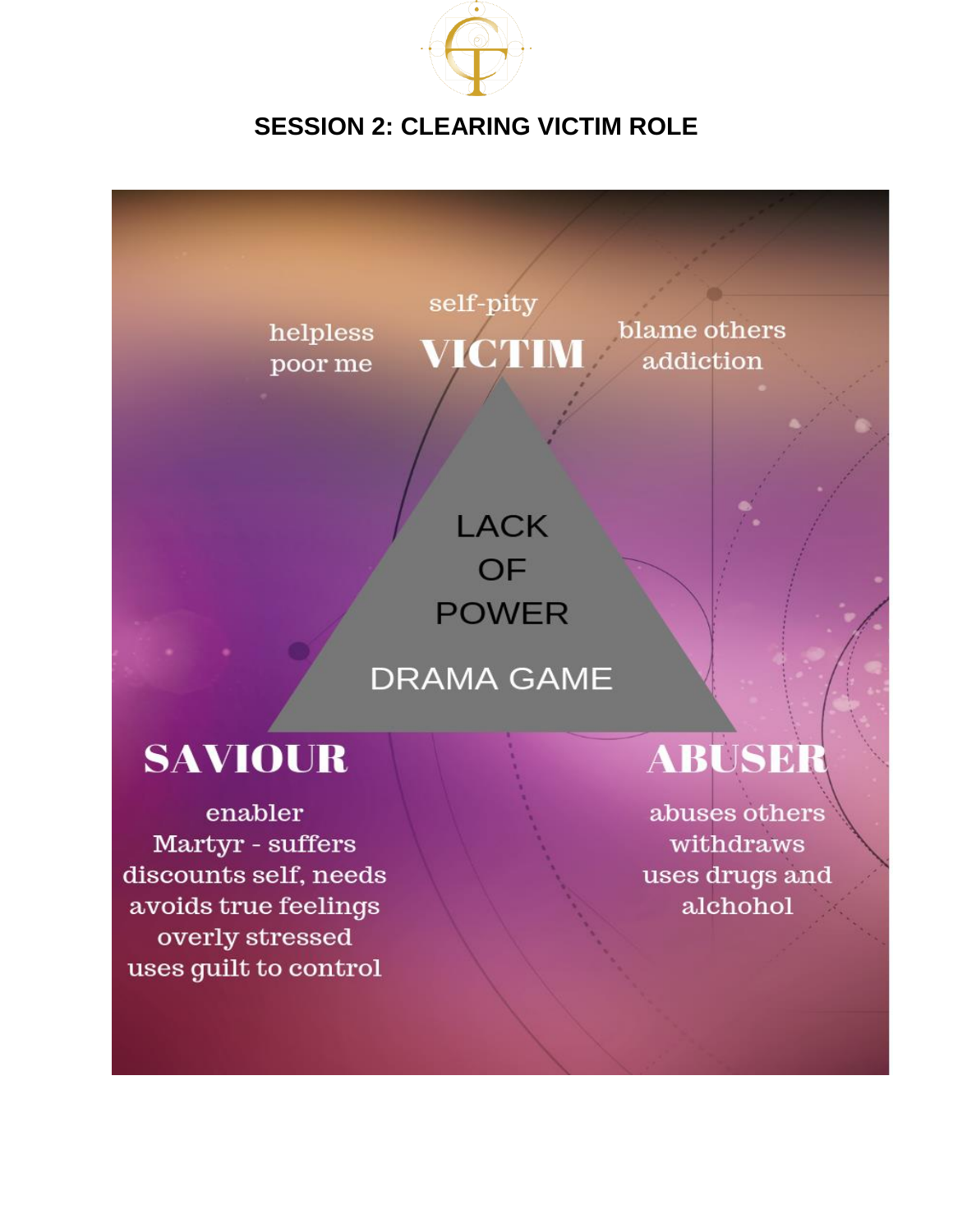

#### **VICTIM** – a person who feels sorry for him/herself

**Thought patterns**: *"Why does this always happen to me?", "Poor me, nothing ever seems to go right!" "He is always against me" Everyone are against me", "I tried everything, but nothing works for me",*"*If it weren't for you, I'd be happy!", " If it weren't for*  evil polititians, I'd be wealthy, "If my parents could pay me that, I'd be successful", If only *my parent were alive, everything would be different", If only my partner were not so selfish, I'd be happy"…*

**Feelings:** helplessness, out of control of your own life, addiction – something that holds you back, that is stronger than you, feeling inferior on a deep level, feeling that you do not really value yourself, not being enough, feeling very dependent inside and feeling vulnerable to openly seek support

**Behaviors**: self-defeating, always stopping short of your goals, setting yourself up to lose, illness (subconscious mind is be able to create many illnesses which the victim personality can use as an excuse), rationalizations for failure, not taking responsibility for your failures, blaming others for your mistakes, problems or failures, the failure never appears to be in your control, but always appears to be due to "circumstances beyond your control", going through life appearing weak in order to attract someone who will pity or save you (love=pity), wearing a set of blinders which block out everything except for your own narrow view of the world, using guilt to turn anger into pity

**Examples**: dropping out of school before completing your degree, dropping out of completing healings programs before completing it and doing homework, always getting a flu just before an important presentations at work (illness as an acceptable excuse for not doing well or failing)…

#### **Key words:**"excuse" "blame", "love=pity"

The Blame Game keeps the victim feeling extremely helpless since it shifts the power onto someone else

**RECLAIM YOUR POWER** – **STOP BLAME GAME & TAKE RESPONSIBILITY How people learn helplessness/nothing works for me?**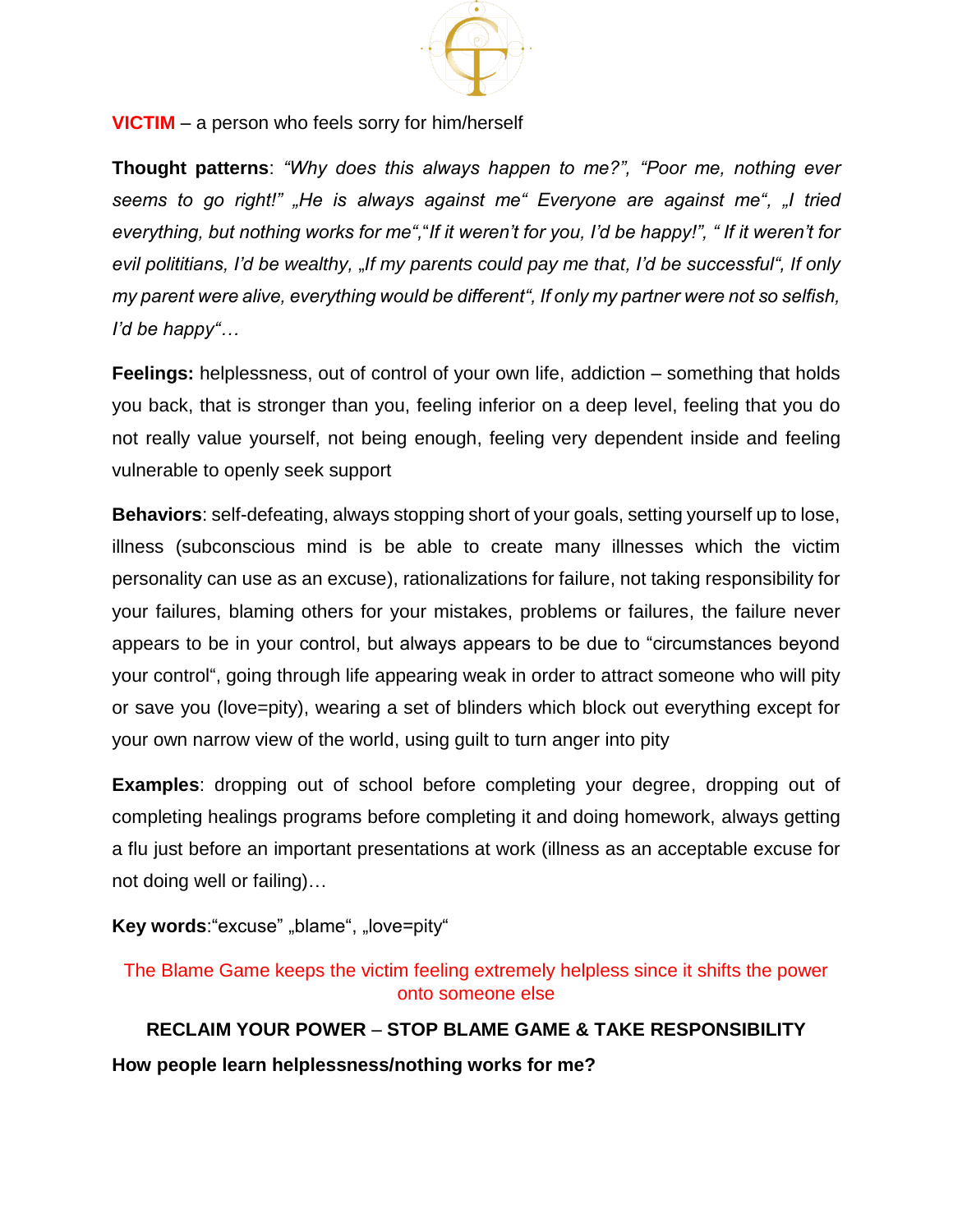

**Example**: Tom grew up watching his dad victimize her mother by physical abuse, humiliation and constant put downs. Since Tom's mother couldnt help herself and stop pity herself, to feel powerful, she felt pity for Tom from the moment he was born and began to saving him as a child. First, he was born needing surgery on his legs. When a mother pities a child, it teaches self-pity to the child. She overprotected him, didn't allow the other children to play rough with him, and didn't allow him to take risks. This made Tom feel even more helpless and then his father began to criticise and beat Tom.

As the father saw his son being "pampered," he began to fear the boy will become a "sissy." To prevent this, the father began to "get tough" with Tom. The more the father abused Tom, the more the mother saved and the more helpless and confused young Tom felt. This is how codependency begins.

The drama game is a vicious cycle: the father turns on the mother and begins to abuse her for saving Tom. At this point the mother becomes the victim, and Tom, feeling sorry for his mom, tries in his way to save her. As soon as he turns into the savior, he will be abused again. This is the way how people learn helplessness and to play drama game.

#### **2. SESSION: CLEARING VICTIM ROLE – HOMEWORK**

- 1. Observe your thoughts, feelings and behaviours
- 2. clear the blame from your thoughts, feelings and behaviours

*It is helpful to answer this questions:*

1. Who have you been blaming for this problem?

- 2. Are you willing to see that you have choices? Y/N (Circle)
- 3. List some choices you have to change this situation:
- a.
- b.
- c.

4. Once you begin to take back your power of choice, are you willing to see that some totally new choices may suddenly open up to you? Y/N (Circle)

List what those could be: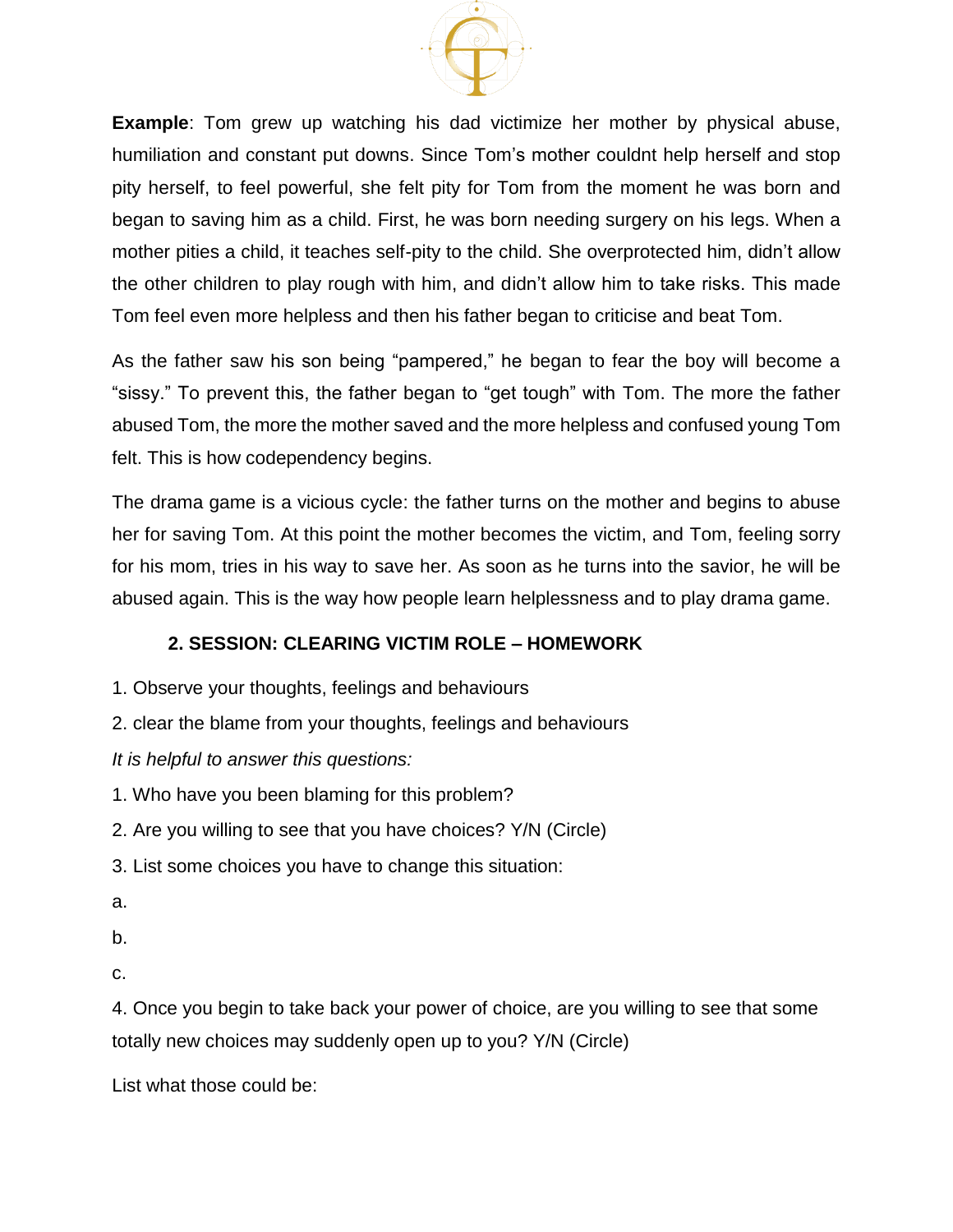

a.

b.

c.

What is valuable in creating situations in your life in which you are victimized, hurt, put down, abused, ridiculed, overpowered and rejected?

What do you get through rejection?

What else is possible to get a symphaty and attention?

What are the infinitive possibilities to become aware of subconscious beliefs that solicit rejection?

What are the infinitive possibilities to become aware of subconscious programs that create situations in which the other person, no matter how much love that person has, is forced to reject you?

# **SESSION 3: CLEARING ABUSER ROLE**

**Abuser** - the aspect of the victim that lashes out because of feeling so inferior, helpless and out of control

**Thought patterns**: "you make a big deal out of nothing", "you are never satisfied"; "you always find something to be upset about";"no one likes you because you are so negative", "You're so dumb," or "You would be more attractive if...", "I don't think you have what it takes..." "That's not such an impressive achievement. Anyone could do that", "After everything I've done for you, you are so unappreciative", "You look ridiculous doing that", "You are a disgrace", "Since you failed last time, what makes you think this time will be any different?", "The fact that your client decided to stop working with you makes me seriously question your professionalism and competency", "I don't think you know what you are talking about"

**Feelings**: turning fear into anger, feeling inferior, out of control, helpless, repression of schock, trauma of experienced abuse, fearfull and insecure, fear and anxiety = hyperactivity, fear of intimacy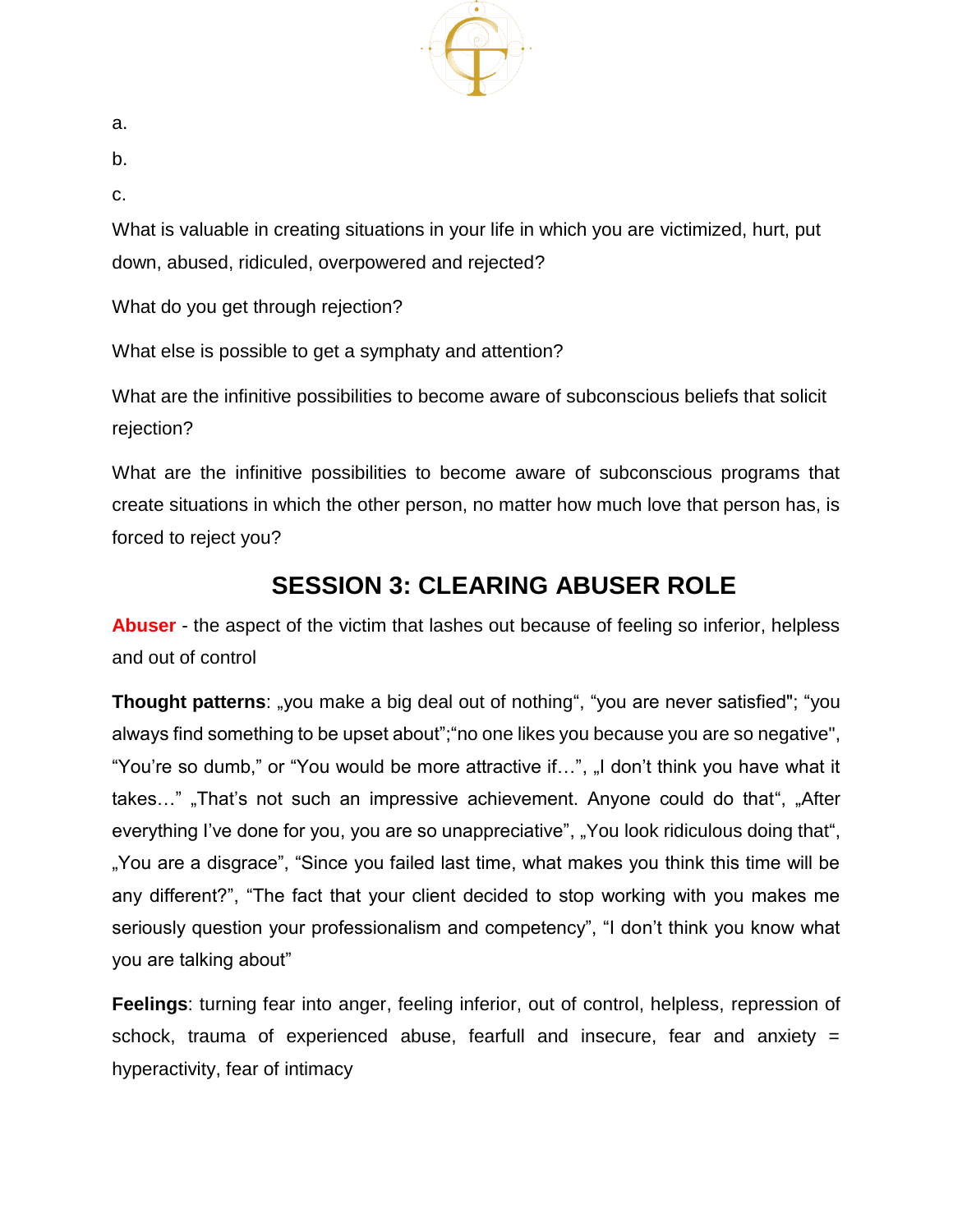

**Behaviors:** blaming everyone and everything for your problems, giving responsibility to everyone else around you rather than taking that responsibility yourself, lashing out in anger at the abuse you think is being thrown at you, the abuse is what you do to others and subconsciously encourages others to do to you, in subtle ways, you teach others how to treat you, taking out your anger and frustration on others who are weaker than you because you were abused by an adult or older sibling in your family, so you learned that behavior, often you have no control over behavior, not sharing feelings or thoughts with partner, countering, or dismissing the partner's feelings, thoughts, and experiences on a regular basis, making light of someones work, his/her efforts, his/her interests, or his/her concerns, often doing it very covertly with feigned innocence

**Example:** Here is an example how I became aware of abuser role in me. I have 6 years old disabled daughter. She cannot sit, walk, talk. At the begining, when I found out about her condition, I felt out of control desperately wanting to find a solution for her "incurable" disease, just like a helpless victim., After 2 years of constant search, so many failures, her daylong cry and frequent seizures, I became extremely exausted, angry. persecuting myself with guilt, beating myself up. One day, I caught myself lashing out my anger toward her. in a moment, after her constant unsettling cry, and my overall exhaustionn and tiredness, an extreme helplessness, despair, fury, sadnes, bitterness, maddness, reached tipping point and I caught myself shaking her yelling *just stop*. When I became aware of what I was doing, I put her in her bed and run out to calm myself. I literally became afraid of myself, it wasn't me, it was somebody unrecognizable, my darkest side, my abuser role. I hated myself for not being good enough to help her and I started to hate her, all because of my helplesness to help her. Then I switched the focus and firmly decided that I will do whatever it takes to heal myself, to heal my reality and shift into reality in which she is completely healthy.

### **WHEN THERE IS SELFHATE AND INSECURITY INSIDE, THAT IS ALL WE HAVE TO GIVE TO OTHERS**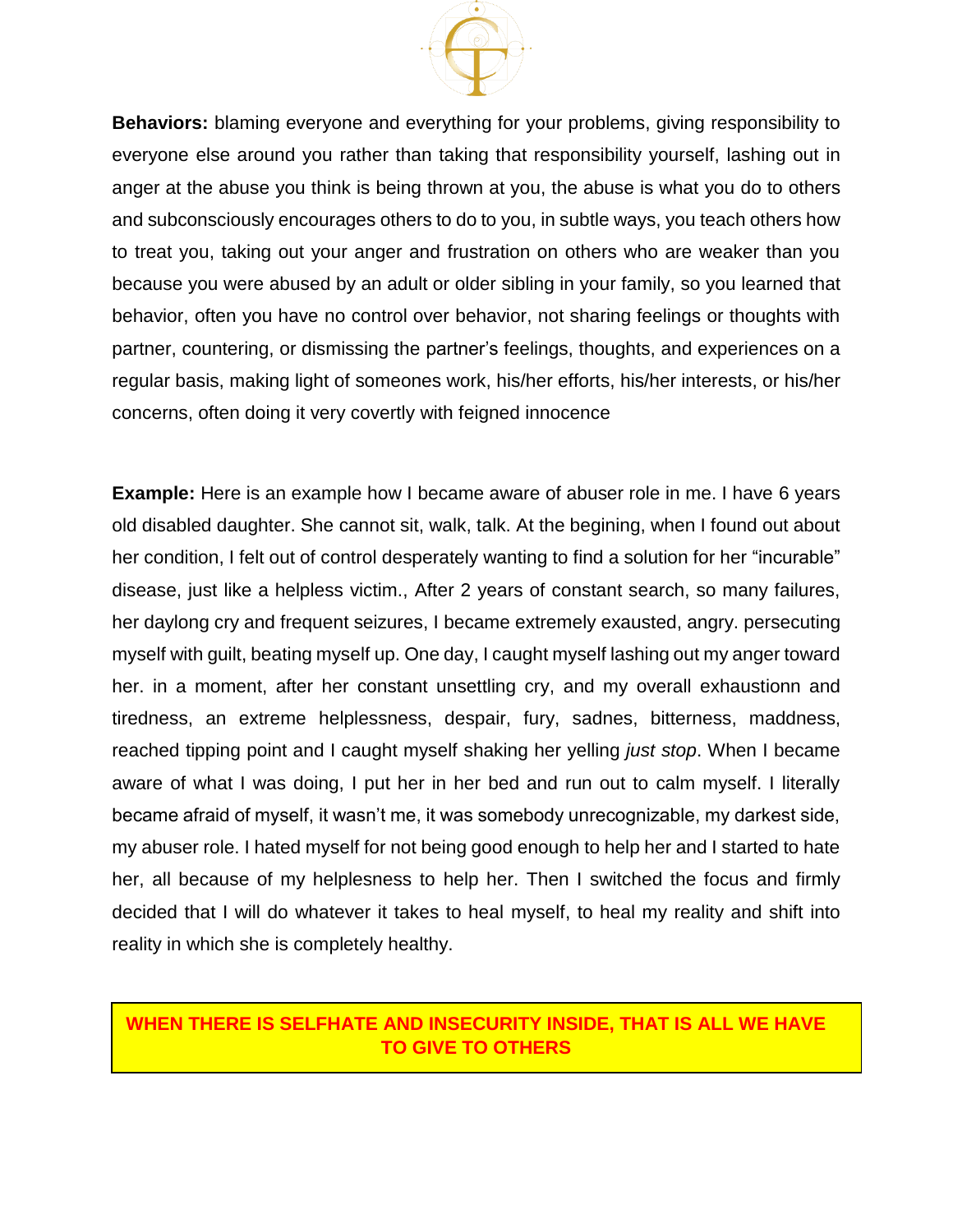

#### **3. SESSION: CLEARING ABUSER ROLE – HOMEWORK**

Observe your thoughts, feelings and conversation with yourself and with others, identify belittling language, clear it and practice standing for yourself.

#### Ask:

- 1. How this thoughs and words I hear make me feel? Do these comments or criticisms make me feel insecure? Are they focusing on the negative and designed to create self-doubt?
- 2. Is this a remark that trivializes my feelings, thoughts, experiences, or accomplishments, makes me feel unimportant, invalidating my feelings or downplaying my accomplishments?
- 3. Is this comment to eliciting guilt or shame? Is this could be emotional blackmail that makes me feel obligated?
- 4. What kind of language do I and people I am related with use on myself? Is this shaming, embarrassing language? Does it mean to make me feel foolish, selfconscious, flustered or humiliated?
- 5. Is that an insults or put-down? Is that a demeaning comment that makes me feel inferior or worthless?
- 6. Am I bringing up past mistakes or failures in relationship with myself and others?

#### Practice standing for yourself.

- *1.* Speak up calmly repeat what someone has said to you and firmly respond that you simply don't agree with their statements. Use statements such as: "*Stop it". "Don't talk to me that way".*
- *2.* Be honest tell the person that what they have said is belittling. you might say something like "*your comments are creating some self-doubt in me"*, or "*your remarks really minimize my knowledge and experience"*
- *3.* Keep your power stop apologizing and explaining why you said NO, you might say something short like "*Sorry I cant jump in this time, I already have plans"*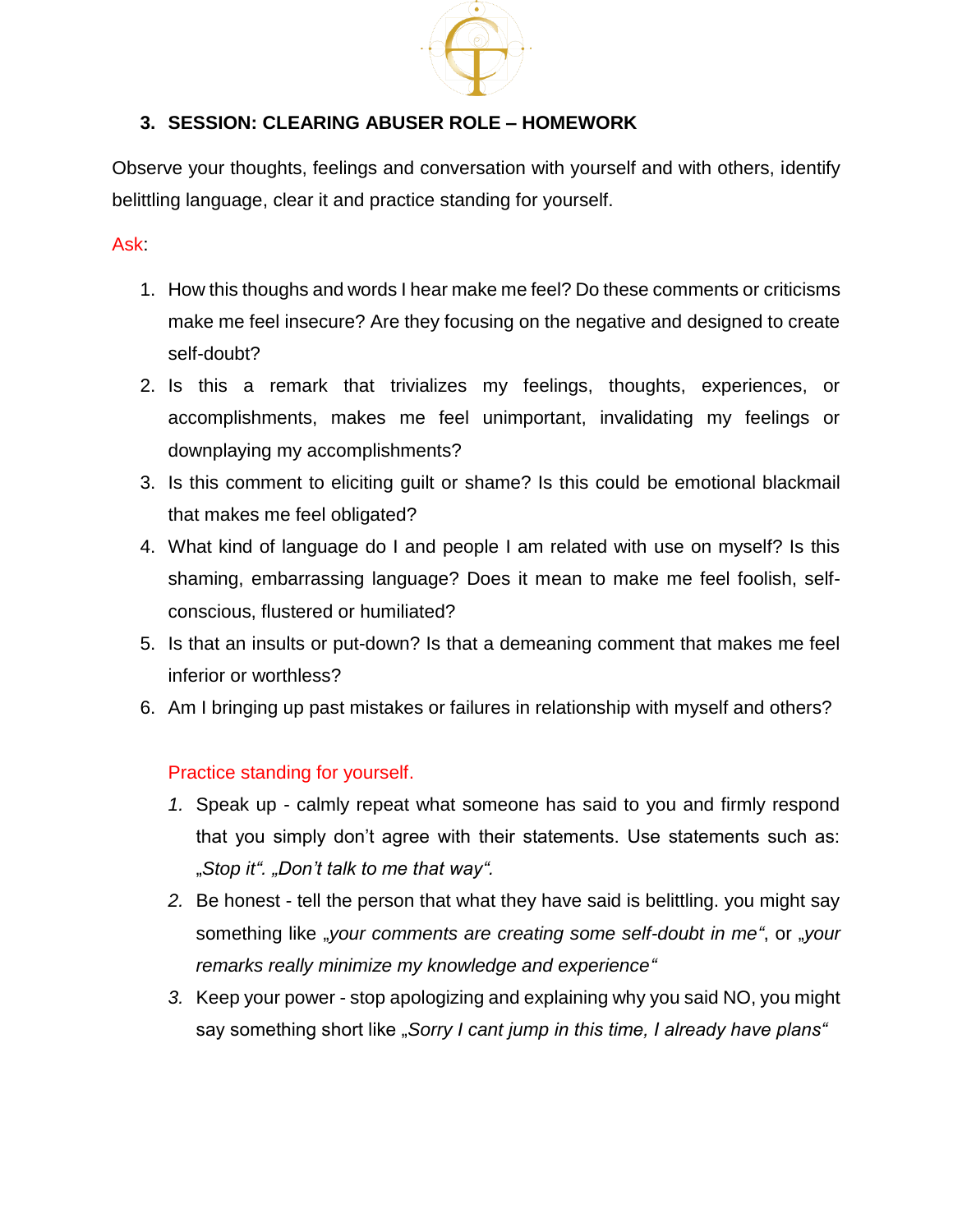

### **SESSION 4: CLEARING SAVIOR ROLE**

**Savior** – a person who "appears" to be helping, but what he/she really does is controlling by creating dependence; very dependent person who has an intense need to be needed

**Thought patterns**: thought "disorders" (confused or incorect perceptions, but are accepted because they reinforce the your "script"), constant wory, "if I just were more *responsible it would never have happened", "I just want to make you happy"*, *"Do not do that, I will do instead, you are too fragile", "If I just could find a cure for her…", "It is my fault for that happened, I would do anything if I could turn back time"…Let me tell you what you need to do… take this, it will help you"*

**Feelings:** feeling responsible for other peoples suffering, feeling sorry for other people or animals, feeling bad, feeling guilty for other peoples or animals suffering, feeling resentful, insulted, exploited, highly stressed, overwhelmed, subconsciously feeling superior in relationships with people in need, fear of rejection, abandonment

**Behaviors**: diligently suffering, rescuing everyone, taking on as many problems as your shoulders could carry, feeling sorry for someone, volunteering to do something for them, and then feeling burdened by what you have volunteered to do, blaming the person you were saving for being such a burden (in this way you made the person you were saving become the abuser and you jump down to being the victim), overprotective, doing it for others rather than teaching others to do it for themselves, thrives on taking on burdens and having people need her/him, giving friendly advices and solutions for peoples problems, using guilt to control

**Example:** Maria was a savior. That was the role assigned to her in her family by both her parents, but especially by her father. It went back to parents who kept their marriage together "for the sake of the child." It therefore became the child's responsibility to "keep the marriage together." No wonder she became a savior. Eventually her parents divorced. Maria became the family "social worker," trying to keep the peace and ease the hurt and pain that her parents were intent on inflicting on each other.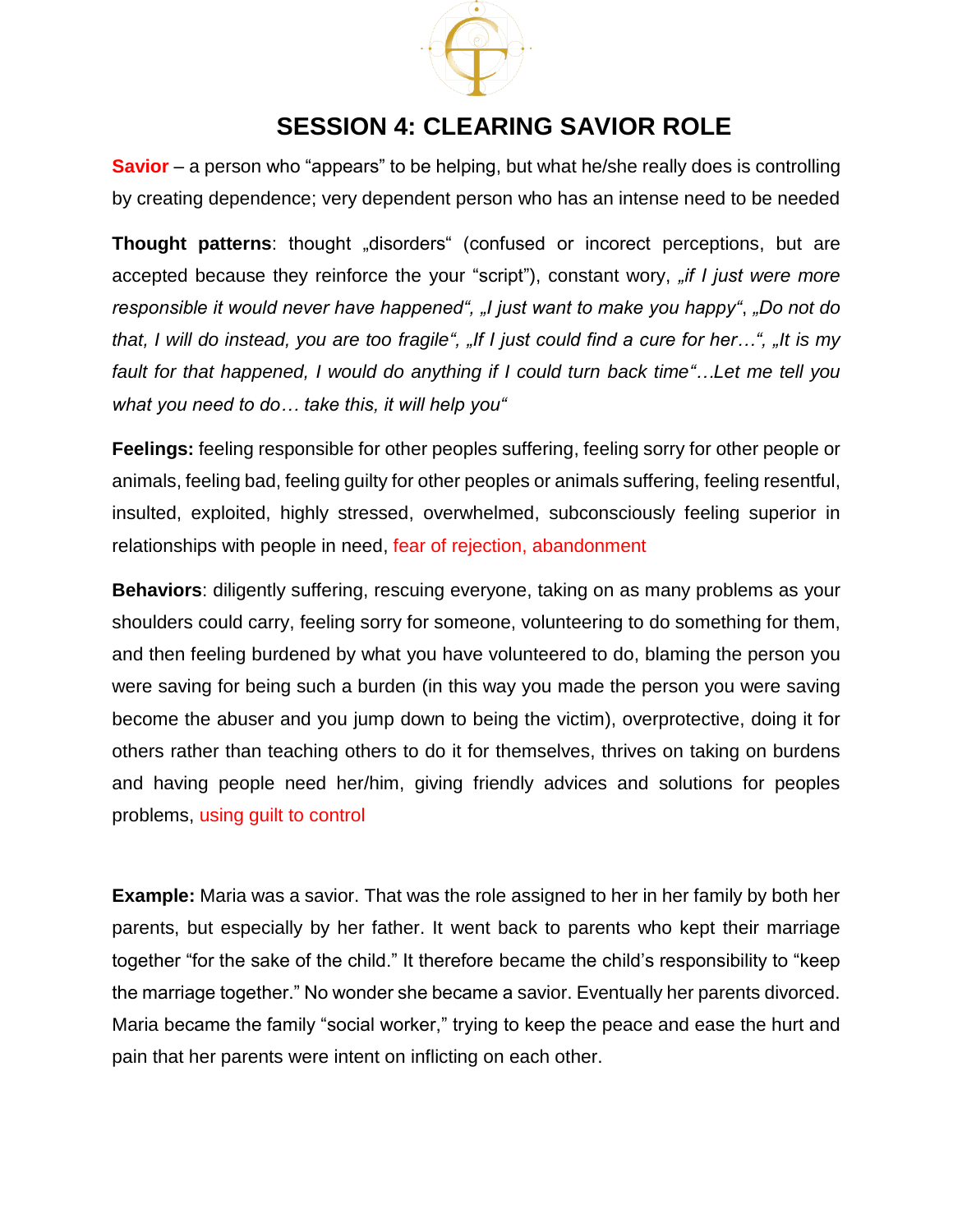

Maria grew up and had problems establishing harmonious relationship. She attracted men who cheated on her or they did not want a relationship and marriage. One of her partners was in a relationship where he felt victimized by his girlfriend and he found Maria as a shelter. Although he promissed that he will break up with his girlfriend, it didnt happen. Maria consciously wanted marriage and children, but subconsciously she sabotaged herself and was escaping to take responsibility for family life. She was caught in savior-victim-abuser circle.

Here is how it went: she was saving helpless victim/partner from his vicious girlfriend. Her partner gave her a lots of attention and there were a huge amount of "chemistry" between them. At the beginning everything was great. However, as time passed and time to make decisions about their future was approaching, his love subsided.

He promised that he will leave his girlfriend and move together, but always some obstacles appeared (problem with his work, sudden travel, sick parents, his girlfriend was making him problems…).And, when, of course, nothing of his promisses came true, she became resentful and decided to leave him. Suddenly, his love set on fire again.

What actually played underneeth the Marias surface is that she was afraid of marriage because her parents divorced and she attracted partners who were somehow not available for serious relationship. Her subconsciouse was making sure that she will not marry, nor experience her husband leaving her, that her future kids wont suffer as she did and was avoiding in any way to take responsibility for possible failure in marriage, her core fear was fear of rejection. She also went out with free and responsible men, the one who actually wanted to marry her, but there was no chemistry between them or even there was chemistry at the beginnings, she suddenly get cold and created situations for him to leave her. When she cleared the core fear, she stopped sabotaging herself and took responsibility for roles she played, she stepped into loving relationship.

Key words: "guilt", "control", "martyr"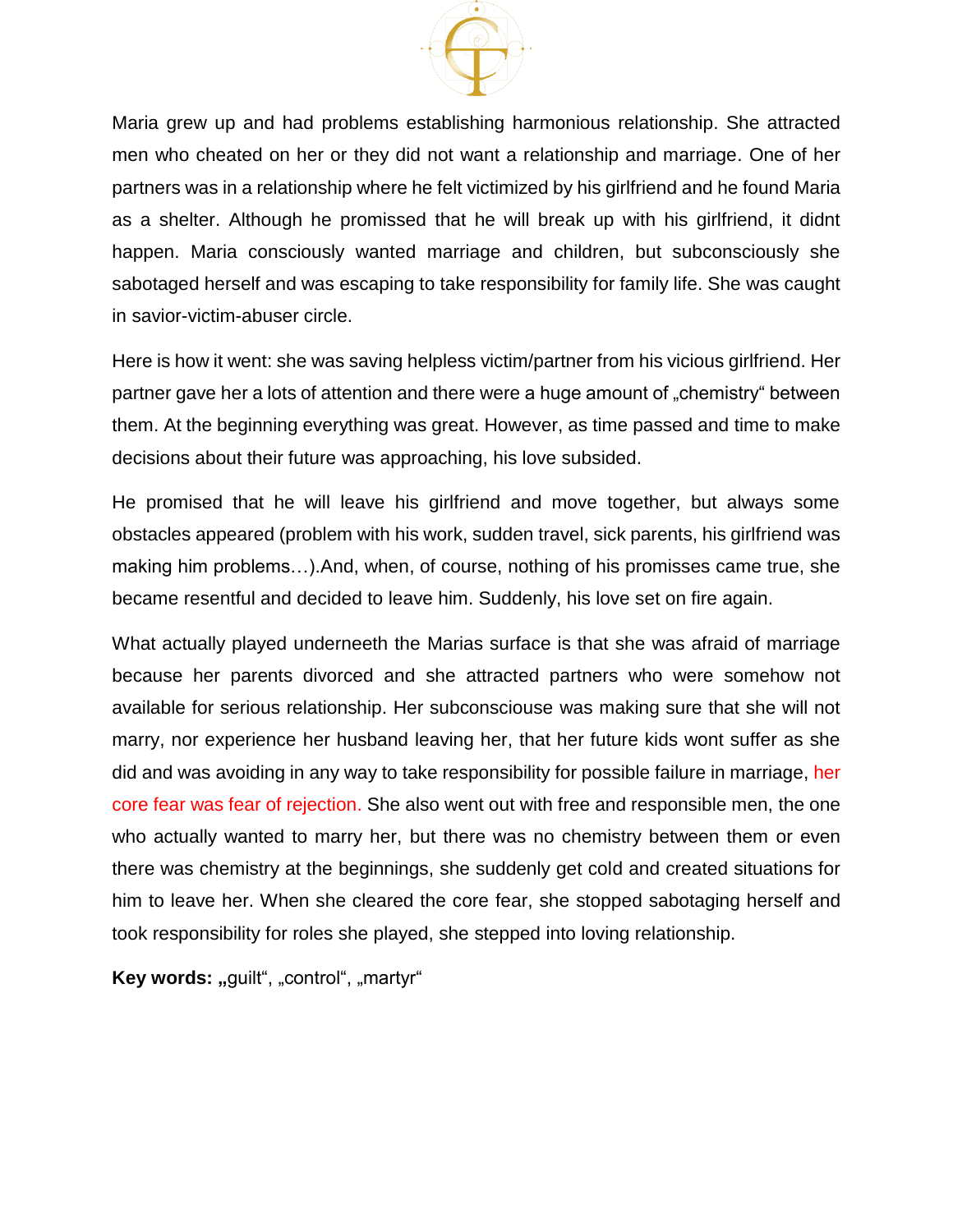

#### **DIFFERENCE BETWEEN TRUE RESPONSIBILITY AND SAVING**

**True responsibility reflects the individual's ability to feel powerful in solving his own problems. The savior usually feels helpless in changing his life, so (s)he seeks the power by taking on the problems of others. This is also a manipulation, because it takes the attention or focus off of the savior's problems and puts it on someone else.**

#### **4. SESSION: CLEARING SAVIOR ROLE – HOMEWORK**

Observe your thoughts, feelings and behaviours

Ask yourself:

- 1. do I give people an advice when they do not ask me to?
- 2. When I do a favour, help someone, do I expect gratitude or something in return?
- 3. How do I feel when I do not receive gratitude or something in return?
- 4. Do I do all housework in my household?
- 5. How I treat my partner/kids? Am I overprotective?
- 6. Do I worry about something that will happen tomorrow?
- 7. Do I walk on eggshels?
- 8. Do I take on the responsibility of keeping everyone happy?
- 9. Am I everyone's friend?
- 10.Do I hestitate to tell someone what I really mean about his/her behaviour?
- 11.Do I subconsciously use guilt to control people?

#### **When you notice elements of playing the role of savior, clear it.**